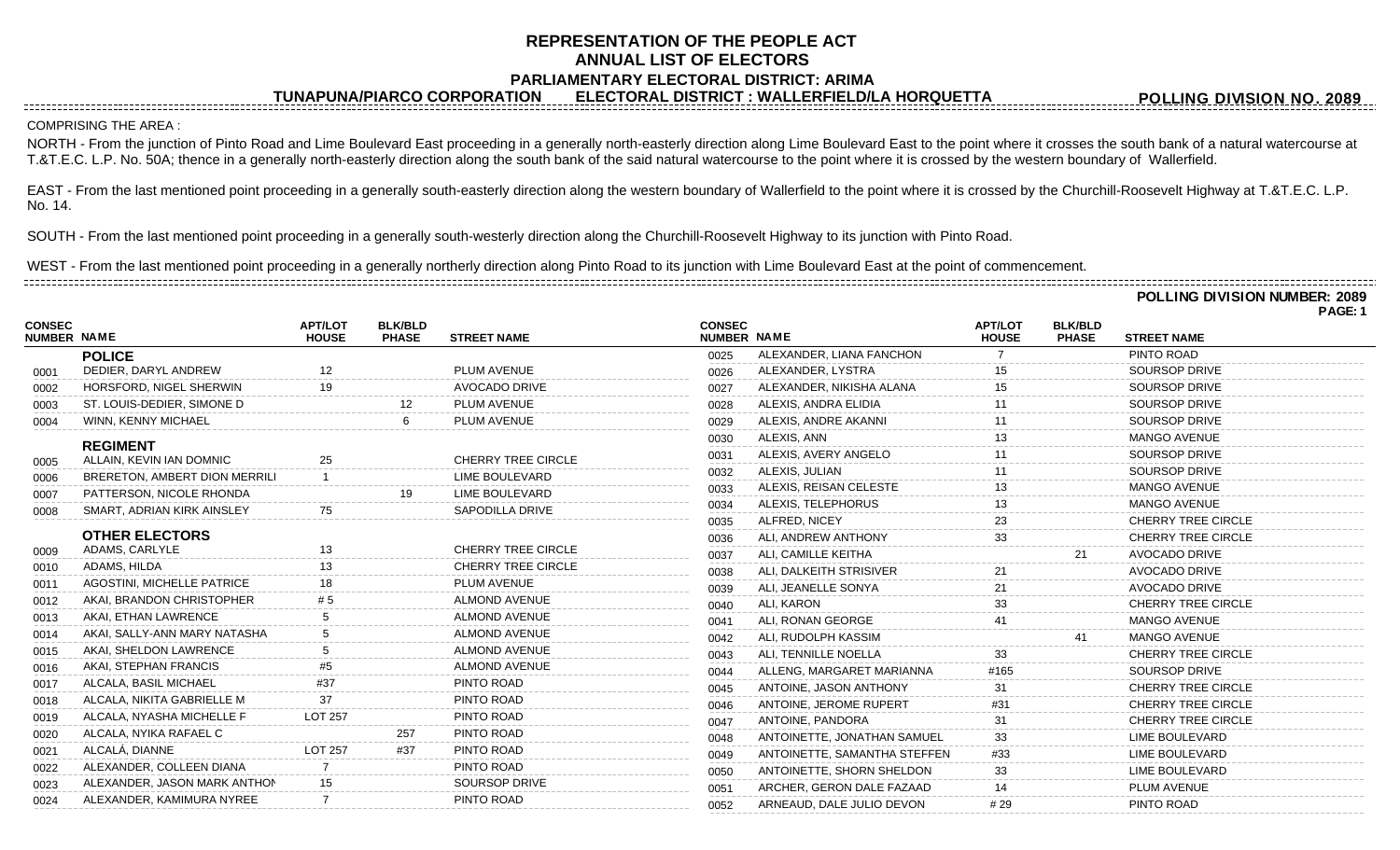|                              |                                   |                                |                                |                           |                              |                                 |                                |                                |                           | <b>PAGE: 2</b> |
|------------------------------|-----------------------------------|--------------------------------|--------------------------------|---------------------------|------------------------------|---------------------------------|--------------------------------|--------------------------------|---------------------------|----------------|
| <b>CONSEC</b><br>NUMBER NAME |                                   | <b>APT/LOT</b><br><b>HOUSE</b> | <b>BLK/BLD</b><br><b>PHASE</b> | <b>STREET NAME</b>        | <b>CONSEC</b><br>NUMBER NAME |                                 | <b>APT/LOT</b><br><b>HOUSE</b> | <b>BLK/BLD</b><br><b>PHASE</b> | <b>STREET NAME</b>        |                |
| 0053                         | ARNEAUD, STACEY-ANN SUE           | 29                             |                                | PINTO ROAD                | 0097                         | BRANKER, CHERYL ANN             | 25                             |                                | <b>MANGO AVENUE</b>       |                |
| 0054                         | ARTHUR, BRIDGET                   | 10                             |                                | <b>MANGO AVENUE</b>       | 0098                         | BRIDGEMOHANSINGH, SAVITRI       | 123                            |                                | <b>MANGO AVENUE</b>       |                |
| 0055                         | ARTHUR, MARLON                    |                                |                                | PINTO ROAD                | 0099                         | BRIDGEMOHANSINGH, WESLEY PIA    | 123                            |                                | <b>MANGO AVENUE</b>       |                |
| 0056                         | ASHTON, DESMOND                   | #11                            |                                | <b>AVOCADO DRIVE</b>      | 0100                         | BRIGGS. AL JAY WENDELL          |                                | 14                             | AVOCADO DRIVE             |                |
| 0057                         | AUGUSTIN, JENELLE DANIELLE        | # 15                           |                                | AVOCADO DRIVE             | 0101                         | BRIGGS, ARNEKA AURILIA R        | # 14                           |                                | <b>AVOCADO DRIVE</b>      |                |
| 0058                         | AUGUSTIN, JOSHUA DANIEL           | #15                            |                                | AVOCADO DRIVE             | 0102                         | <b>BRIGGS, ARNOLD RAYFER</b>    | 14                             |                                | <b>AVOCADO DRIVE</b>      |                |
| 0059                         | AWAI, MANCHONG                    | 16                             |                                | PLUM AVENUE               | 0103                         | <b>BRIGGS, ARRON ROGER</b>      | 14                             |                                | <b>AVOCADO DRIVE</b>      |                |
| 0060                         | AWAI-MOOLCHAN, RACQUEL            | 10                             |                                | <b>AVOCADO DRIVE</b>      | 0104                         | <b>BRIGGS, RAIFERANN SHARON</b> | 14                             |                                | AVOCADO DRIVE             |                |
| 0061                         | AYEN, JOSEPH SEAN CLAUDE          | -5                             |                                | <b>CHERRY TREE CIRCLE</b> | 0105                         | BROWN, KAYDENE MECHELLE         | 14                             |                                | SAPODILLA DRIVE           |                |
| 0062                         | AYEN, NICOLE DENISE MEILING       |                                |                                | <b>CHERRY TREE CIRCLE</b> | 0106                         | <b>BROWN, KERNISHA MEGAN</b>    | <b>LP14</b>                    |                                | SAPODILLA DRIVE           |                |
| 0063                         | BABWAH, BARBARA ANN               |                                |                                | SOURSOP DRIVE             | 0107                         | <b>BRUCE, HAMMOND BOOKER</b>    |                                |                                | MANGO AVENUE              |                |
| 0064                         | BABWAH, FELISHA CAROLYN           |                                |                                | SOURSOP DRIVE             | 0108                         | BRUNO, KYLE JONATHAN            | 68                             |                                | <b>CHERRY TREE CIRCLE</b> |                |
| 0065                         | BABWAH, JASON CHARLES             |                                |                                | SOURSOP DRIVE             | 0109                         | BRUNO, NALYSSA ROWENA           | 68                             |                                | <b>CHERRY TREE CIRCLE</b> |                |
| 0066                         | BADALOO SINGH, ANASTASIA A        | 16                             |                                | <b>SAPODILLA DRIVE</b>    | 0110                         | BRUNO, TISHANNA DANIELLE FAITI  | #68                            |                                | <b>CHERRY TREE CIRCLE</b> |                |
| 0067                         | BAILEY, ALFRED WYSTAN             |                                | 14                             | <b>CASHEW COURT</b>       | 0111                         | <b>BRUSCO, SHIRLEY</b>          | 17                             |                                | PLUM AVENUE               |                |
| 0068                         | BAIN-ROBERTS, EVERLYN C I         | 17                             |                                | <b>ALMOND AVENUE</b>      | 0112                         | BRYAN-HARRIOT, ANN-MARIE        | 215                            |                                | <b>SOURSOP DRIVE</b>      |                |
| 0069                         | BAKER-VILLAROEL, KEISHA S         |                                |                                | <b>SOURSOP DRIVE</b>      | 0113                         | BUN-BURY, ANTHONY WILLIAM       | 10                             |                                | <b>CHERRY TREE CIRCLE</b> |                |
| 0070                         | <b>BALDEO, PERCELL AUGUSTINE</b>  | 41                             |                                | PINTO ROAD                | 0114                         | BUNBURY, CHERYL VERELIN         | 10                             |                                | <b>CHERRY TREE CIRCLE</b> |                |
| 0071                         | BALDEO, PERLINE SHEENA            |                                | 41                             | PINTO ROAD                | 0115                         | BUNBURY, DARIEL TAMARA          | 10                             |                                | <b>CHERRY TREE CIRCLE</b> |                |
| 0072                         | BALDEO, YASMIN                    | 41                             |                                | PINTO ROAD                | 0116                         | BUNBURY, DARIN                  | 10                             |                                | <b>CHERRY TREE CIRCLE</b> |                |
| 0073                         | <b>BALRAMSINGH, SAVITRI CINDY</b> |                                | 33                             | PINTO ROAD                | 0117                         | BUNBURY, DONNA JEANA            | 10                             |                                | <b>CHERRY TREE CIRCLE</b> |                |
| 0074                         | BARON, CAROL                      |                                |                                | <b>CASHEW COURT</b>       | 0118                         | BUNBURY, ISRAEL NEWTON BRAND    | 10                             |                                | <b>CHERRY TREE CIRCLE</b> |                |
| 0075                         | <b>BARON, ERIC INNOCENT</b>       |                                |                                | <b>CASHEW COURT</b>       | 0119                         | BUNBURY, JASON DARIN            | 10                             |                                | <b>CHERRY TREE CIRCLE</b> |                |
| 0076                         | BARON, JARED LORENZO N            |                                |                                | <b>CASHEW COURT</b>       | 0120                         | BUNBURY, MACKENZIE GABRYELL     | #10                            |                                | <b>CHERRY TREE CIRCLE</b> |                |
| 0077                         | BARON, JÉANELLE KADIJAH           |                                |                                | <b>CASHEW COURT</b>       | 0121                         | <b>BUNBURY, NICHOLAS KESTER</b> | 10                             |                                | <b>CHERRY TREE CIRCLE</b> |                |
| 0078                         | <b>BARON, JODI KAFEISHA</b>       |                                | 9                              | <b>CASHEW COURT</b>       | 0122                         | BUNBURY, RHODA ANNE             | 10                             |                                | <b>CASHEW COURT</b>       |                |
| 0079                         | BARROW, PETER CLAVER              | 13                             |                                | SOURSOP DRIVE             | 0123                         | BUNBURY, SASHA CELESTINE        | 10                             |                                | <b>CHERRY TREE CIRCLE</b> |                |
| 0080                         | BASCOMBE, ANNETTE                 | # 4                            |                                | PINEAPPLE COURT           | 0124                         | <b>BUNBURY, SEAN</b>            | 10                             |                                | <b>CASHEW COURT</b>       |                |
|                              | <b>BASTIEN, NYRON</b>             |                                |                                | MANGO AVENUE              | 0125                         | BURRIS, PEARL STACEY ALOMA      |                                | 5                              | MANGO AVENUE              |                |
| 0081                         | BECKLES, LIONEL PRESTON SIMON     |                                |                                | <b>CAIMATE COURT</b>      | 0126                         | <b>BURROWES, ARDEN MICHAEL</b>  |                                |                                | <b>CHERRY TREE CIRCLE</b> |                |
| 0082                         | BELGRAVE, REGINALD SIMON          | 41                             |                                | MANGO AVENUE              |                              | <b>BURROWES, CICELYN ANGELA</b> |                                |                                | <b>CHERRY TREE CIRCLE</b> |                |
| 0083                         | BELLAMY, DAMION KEVIN             |                                |                                | SOURSOP DRIVE             | 0127                         | CADOGAN, CLIFFORD               |                                |                                | <b>AVOCADO DRIVE</b>      |                |
| 0084                         |                                   |                                |                                | SOURSOP DRIVE             | 0128                         |                                 |                                |                                | <b>MANGO AVENUE</b>       |                |
| 0085                         | BELLAMY, FARIDA                   |                                |                                |                           | 0129                         | CAMPO, BRANDON REYNOLD          |                                |                                |                           |                |
| 0086                         | BELLAMY, TAMARA ELIZABETH P       |                                |                                | SOURSOP DRIVE             | 0130                         | CAMPO, KAREN ADA                |                                |                                | MANGO AVENUE              |                |
| 0087                         | BERNARD, JUSTIN CHRISTIAN         | #1                             |                                | PLUM AVENUE               | 0131                         | <b>CAMPS, STANLEY</b>           | 13                             |                                | AVOCADO DRIVE             |                |
| 0088                         | BHARATH, PAUL MICHAEL             | 21                             |                                | MANGO AVENUE              | 0132                         | CAMPS-ROACH, GEREMY WAYNE       | 10 <sup>°</sup>                |                                | PINEAPPLE COURT           |                |
| 0089                         | BHARATH, ROSIE KATHLEEN           | 21                             |                                | MANGO AVENUE              | 0133                         | CARDINEZ, KEITH                 |                                |                                | AVOCADO DRIVE             |                |
| 0090                         | BIRCHWOOD, JUDIE                  | #9                             |                                | <b>ALMOND AVENUE</b>      | 0134                         | CARR, MARGARET                  |                                | 13                             | COCONUT COURT             |                |
| 0091                         | <b>BLACHE, CARLTON FRANCIS</b>    | 20                             |                                | PLUM AVENUE               | 0135                         | CARR, SHANI                     | 13                             |                                | COCONUT COURT             |                |
| 0092                         | BLACHE, MARGARITA ELIZABETH       | #4                             |                                | <b>ALMOND AVENUE</b>      | 0136                         | CASSIM, ANGELA                  | 12                             |                                | AVOCADO DRIVE             |                |
| 0093                         | BLACHE, NATALIE ONIKA             | #4                             |                                | <b>ALMOND AVENUE</b>      | 0137                         | CASSIM, CARL RAHIL              | #12                            |                                | AVOCADO DRIVE             |                |
| 0094                         | BOWEN, JOSHUA MATTHEW             | 47                             |                                | PINTO ROAD                | 0138                         | CASSIM, CHRISTOPHER ROLAND      | 12                             |                                | AVOCADO DRIVE             |                |
| 0095                         | <b>BOWEN, KAARON TERRANCE</b>     | 47                             |                                | PINTO ROAD                | 0139                         | CHAI-NG YEUNG, YASMIN           |                                |                                | AVOCADO DRIVE             |                |
| 0096                         | BOYCE, WENDELL RAWLE BONIFAC      | 27                             |                                | LIME BOULEVARD            | 0140                         | CHAN, ELLIS MICKY               |                                |                                | AVOCADO DRIVE             |                |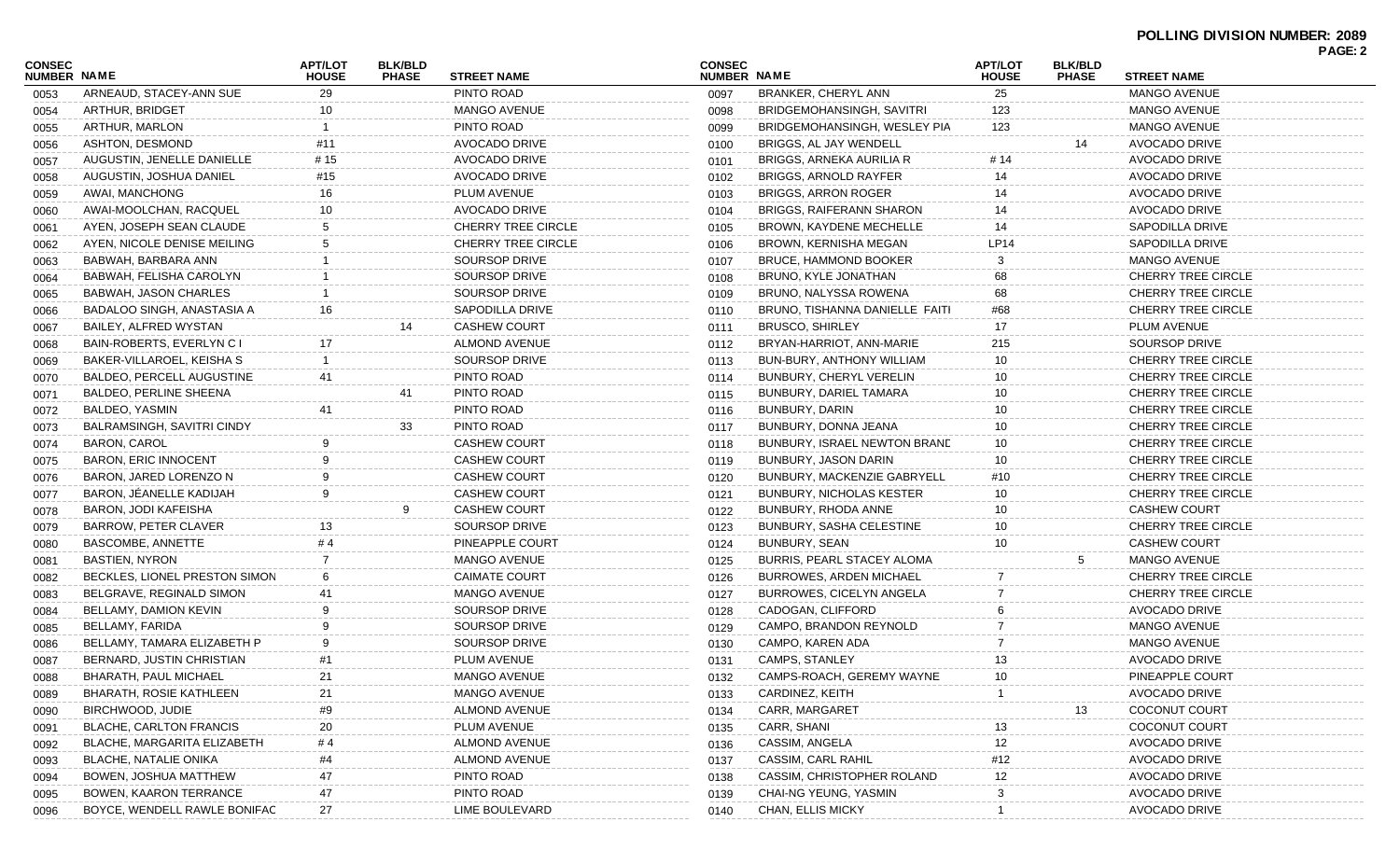| CONSEC<br><b>NUMBER NAME</b> |                                    | <b>APT/LOT</b><br><b>HOUSE</b> | <b>BLK/BLD</b><br><b>PHASE</b> | <b>STREET NAME</b>        | <b>CONSEC</b><br><b>NUMBER NAME</b> |                                 | <b>APT/LOT</b><br><b>HOUSE</b> | <b>BLK/BLD</b><br><b>PHASE</b> | <b>STREET NAME</b>        | PAGE: 3 |
|------------------------------|------------------------------------|--------------------------------|--------------------------------|---------------------------|-------------------------------------|---------------------------------|--------------------------------|--------------------------------|---------------------------|---------|
| 0141                         | CHAN, LESLIE NICKY                 |                                |                                | AVOCADO DRIVE             | 0185                                | DE FREITAS, CAMILLE MARIA       | 5                              |                                | PINEAPPLE COURT           |         |
| 0142                         | CHAN, WAI KIU                      |                                |                                | AVOCADO DRIVE             | 0186                                | DE FREITAS, HODIA COLEEN        | #267                           |                                | PINTO ROAD                |         |
| 0143                         | CHAN SOO, RATANMANJARIE            | 117                            |                                | <b>MANGO AVENUE</b>       | 0187                                | DE FREITAS, KIERAN DAROS        | 5                              |                                | PINEAPPLE COURT           |         |
| 0144                         | CHAN SOO, RHONDA                   |                                | 11                             | MANGO AVENUE              | 0188                                | DE LEON, GEORGE                 |                                |                                | PLUM AVENUE               |         |
| 0145                         | CHAN SOO, ROBERT FRANCIS           | 11                             |                                | MANGO AVENUE              | 0189                                | DE MATAS, KIERON KYRON DARION   | 12                             |                                | <b>MANGO AVENUE</b>       |         |
| 0146                         | CHAN SOO, ROGER                    | 11                             |                                | <b>MANGO AVENUE</b>       | 0190                                | DE MATAS, NYRON GERARD          | 12                             |                                | <b>MANGO AVENUE</b>       |         |
| 0147                         | CHARLES, ABENA MARIAMA             | 19                             |                                | SOURSOP DRIVE             | 0191                                | DE SILVA, CORDELL               | 2                              |                                | <b>SOURSOP DRIVE</b>      |         |
| 0148                         | CHARLES, AMUS                      | #19                            |                                | <b>SOURSOP DRIVE</b>      | 0192                                | DE SILVA, SHANE ADIAN           | #2                             |                                | <b>SOURSOP DRIVE</b>      |         |
| 0149                         | CHARLES, HELEN AGATHA              |                                | 19                             | SOURSOP DRIVE             | 0193                                | DE SILVA, SHAWN KERVIN          |                                |                                | <b>SOURSOP DRIVE</b>      |         |
| 0150                         | CHARLES, KAMBON KAMAU              | 19                             |                                | <b>CHERRY TREE CIRCLE</b> | 0194                                | DE SILVA, SIMEON AKIM           | #2                             |                                | <b>SOURSOP DRIVE</b>      |         |
| 0151                         | CHARLES, NEYSA INGRID M            | 19                             |                                | <b>CHERRY TREE CIRCLE</b> | 0195                                | DE SILVA-SPRINGER, CHRISTIANA N | 2                              |                                | <b>SOURSOP DRIVE</b>      |         |
| 0152                         | CHARLES-ELDER, ANNETTE             | 18                             |                                | <b>CHERRY TREE CIRCLE</b> | 0196                                | DE-FREITAS, NEVILLE WAYNE       | 267                            |                                | PINTO ROAD                |         |
| 0153                         | CHISHOLM, EBONY NAOMI REBEKA       | 22                             |                                | SOURSOP DRIVE             | 0197                                | DEBYSINGH, KAMINI               |                                |                                | <b>SOURSOP DRIVE</b>      |         |
| 0154                         | CHOO YING, IWAN STEPHEN BORYS      |                                | 35                             | <b>CHERRY TREE CIRCLE</b> | 0198                                | DEBYSINGH, NARISH               |                                |                                | <b>SOURSOP DRIVE</b>      |         |
| 0155                         | CHUNG, SHALINIE                    | 20                             |                                | <b>CASHEW COURT</b>       | 0199                                | DEBYSINGH, RAKESH               |                                |                                | <b>SOURSOP DRIVE</b>      |         |
| 0156                         | <b>CLARENCE, YVONNE SYLVESTINE</b> | 10                             |                                | AVOCADO DRIVE             | 0200                                | DEBYSINGH-GOSEIN, KAVITA        | 217                            |                                | <b>SOURSOP DRIVE</b>      |         |
| 0157                         | CLARKE, ANDREW                     | 15                             |                                | PINTO ROAD                | 0201                                | DEDIER, JELANI DERREL           | 12                             |                                | PLUM AVENUE               |         |
| 0158                         | CLARKE, DAVID                      | 15                             |                                | PINTO ROAD                | 0202                                | DENNIS, ELPHA                   | 35                             |                                | <b>MANGO AVENUE</b>       |         |
| 0159                         | CLARKE-EDWARDS, MONA               | 17                             |                                | LIME BOULEVARD            | 0203                                | DENNIS, RENEE LYDIA             | 35                             |                                | <b>MANGO AVENUE</b>       |         |
| 0160                         | CLAVERIE, ANTHONY VICTOR           |                                | 3                              | PLUM AVENUE               | 0204                                | DENNIS, RHEA ARSHAEL            | 25                             |                                | <b>MANGO AVENUE</b>       |         |
| 0161                         | CLEMENT, WINSTON                   | 22                             |                                | SOURSOP DRIVE             | 0205                                | DENNIS-CLEMENT, SHERMA          | 35                             |                                | <b>MANGO AVENUE</b>       |         |
| 0162                         | CONNELL, DALE GERARD               | 20                             |                                | <b>SAPODILLA DRIVE</b>    | 0206                                | DILLON, VESTA ANCELLA           | 2                              |                                | AVOCADO DRIVE             |         |
| 0163                         | COOPER, IAN                        | 34                             |                                | SOURSOP DRIVE             | 0207                                | DOTTIN, BARBARA ANN             |                                |                                | <b>COCONUT COURT</b>      |         |
| 0164                         | COOPER, WENDY KATHIANN PATRI       | 108                            |                                | <b>ALMOND AVENUE</b>      | 0208                                | DOTTIN, COURTNEY CHELSTON       |                                |                                | COCONUT COURT             |         |
| 0165                         | COUTOU-WALLEN, ALTHEA ARLENE       | 8A                             |                                | <b>CHERRY TREE CIRCLE</b> | 0209                                | DOTTIN, CRYSTAL CELINE          |                                |                                | COCONUT COURT             |         |
| 0166                         | COX, DWAYNE SIMEON                 | 25                             |                                | LIME BOULEVARD            | 0210                                | DOTTIN, DANIELLE TAMARA LUCIA   | 3                              |                                | COCONUT COURT             |         |
| 0167                         | COX, KYLE LAWRENCE JEROME          |                                | 19                             | PLUM AVENUE               | 0211                                | DOTTIN, MAURICE ANSELM C        | 3                              |                                | <b>COCONUT COURT</b>      |         |
| 0168                         | COX, RECARLDA WHITNEY              |                                | 19                             | PLUM AVENUE               | 0212                                | DOTTIN, RACHEL AISHA            |                                |                                | <b>COCONUT COURT</b>      |         |
| 0169                         | COX, SAMUEL STEPHEN                | 25                             |                                | LIME BOULEVARD            | 0213                                | DOWDEN, RANDY ANTHONY           | #10                            |                                | <b>CAIMATE COURT</b>      |         |
| 0170                         | COX- CHARLES, LAURELL CARLA        | 204                            |                                | LIME BOULEVARD            | 0214                                | DRAKES, ARNIM LEROY             | #26                            |                                | <b>CHERRY TREE CIRCLE</b> |         |
| 0171                         | COZIER, CANDICE MARISSA            | 18                             |                                | <b>CASHEW COURT</b>       | 0215                                | DUNCAN-CROOKS, SANDRA           | 23                             |                                | SOURSOP DRIVE             |         |
| 0172                         | CROOKS, GARVIN CHAUNCEY D          | 23                             |                                | SOURSOP DRIVE             | 0216                                | EASTMOND, ROMANIA JANET         | 2                              |                                | <b>CASHEW COURT</b>       |         |
| 0173                         | CROOKS, KEVON JASON SHIRVON        | 23                             |                                | SOURSOP DRIVE             | 0217                                | EDWARDS, ANDY C F               | 17                             |                                | LIME BOULEVARD            |         |
| 0174                         | CROOKS, KHADIJA CAMISIA            | 23                             |                                | SOURSOP DRIVE             | 0218                                | EDWARDS, ANTHONY MARC           |                                |                                | LIME BOULEVARD            |         |
| 0175                         | CRUZ, RICHARD ANTHONY              | #22                            |                                | SOURSOP DRIVE             | 0219                                | EDWARDS, DAVID CALVERT          | 17                             |                                | LIME BOULEVARD            |         |
| 0176                         | DANIEL, KATHY-ANN LISA             | 12                             |                                | MANGO AVENUE              | 0220                                | EDWARDS, FRANK ASQUITH          | 17                             |                                | LIME BOULEVARD            |         |
| 0177                         | DANIEL, ZIDELLE ALYSSA             | 12                             |                                | PLUM AVENUE               | 0221                                | EDWARDS, MAUREEN                |                                |                                | PINEAPPLE COURT           |         |
| 0178                         | DARDAINE, DION STEFAN              |                                |                                | <b>CASHEW COURT</b>       | 0222                                | EDWARDS-BENJAMIN, SALIMA AYAN   | 11                             | LP 4                           | <b>COCONUT COURT</b>      |         |
| 0179                         | DARDAINE, DOMINIQUE                |                                |                                | <b>CASHEW COURT</b>       | 0223                                | EDWIN, MATTHEW ANDREW XAVIEF    | #23                            |                                | <b>MANGO AVENUE</b>       |         |
| 0180                         | DARDAINE, DOMINIQUE RICHARD        |                                |                                | <b>CASHEW COURT</b>       | 0224                                | ELLIS, HAILE TYLER              | 29                             |                                | PINTO ROAD                |         |
| 0181                         | DARDAINE, JEAN ROSALIE             | 6                              |                                | <b>CASHEW COURT</b>       | 0225                                | FARINAH, TITIANA APOLLONIE      | 20                             |                                | CHERRY TREE CIRCLE        |         |
|                              | DASENT, SHARON MARY                | 15                             |                                | CHERRY TREE CIRCLE        |                                     | FENSOM-BRERETON, VENITA A       |                                |                                | LIME BOULEVARD            |         |
| 0182                         | DAUPHIN, DANIKA DANALIA            | 25                             |                                | CHERRY TREE CIRCLE        | 0226                                | FERREIRA, JEROME EVERARD        |                                |                                | ALMOND AVENUE             |         |
| 0183                         | DAVIDSON, NATASHA CARRIE           | 17                             |                                | <b>AVOCADO DRIVE</b>      | 0227<br>0228                        | FODERINGHAM, DEBBIE-ANN LISA    | 9                              |                                | AVOCADO DRIVE             |         |
| 0184                         |                                    |                                |                                |                           |                                     |                                 |                                |                                |                           |         |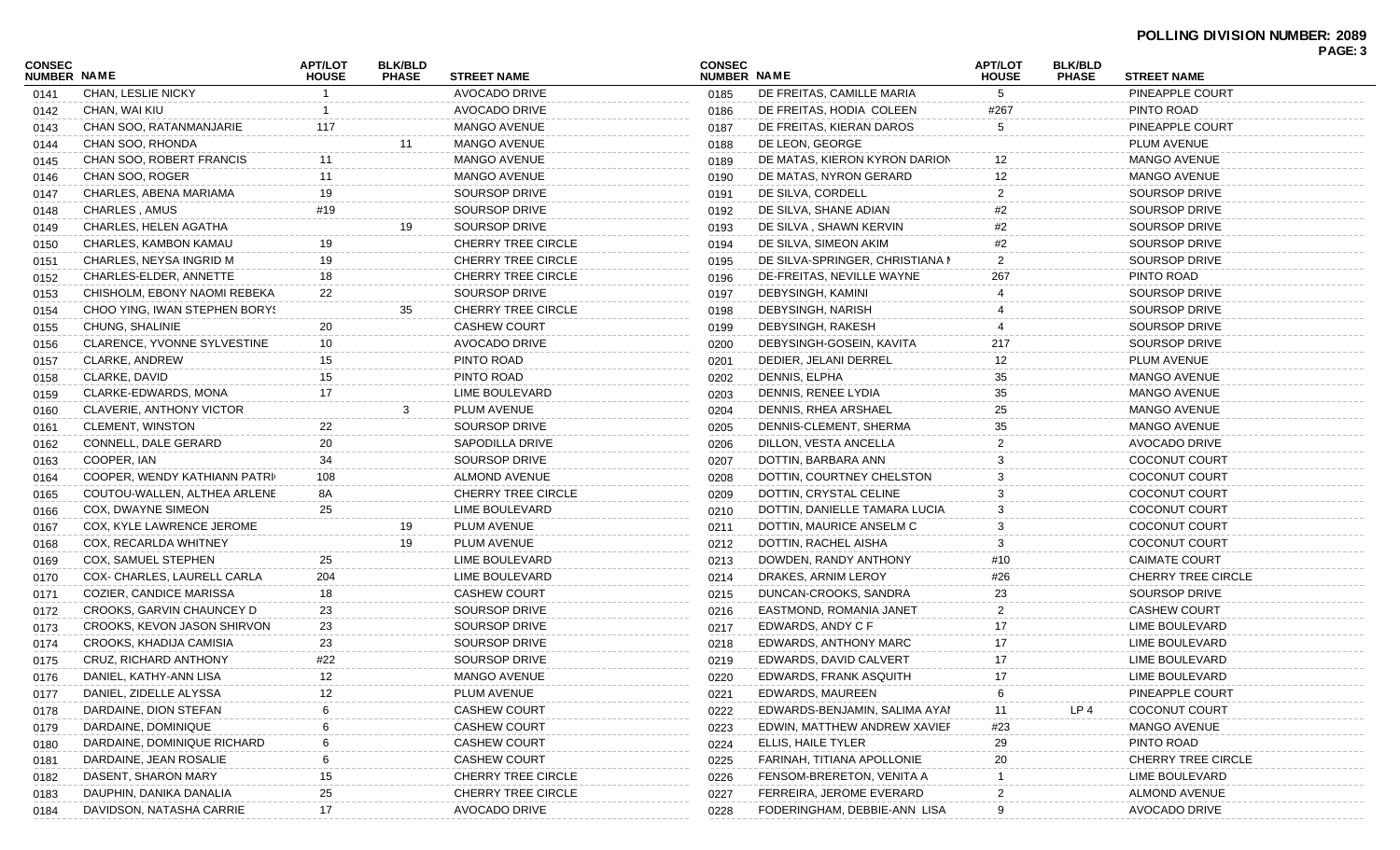| CONSEC<br><b>NUMBER NAME</b> |                                     | <b>APT/LOT</b><br><b>HOUSE</b> | <b>BLK/BLD</b><br><b>PHASE</b> | <b>STREET NAME</b>        | <b>CONSEC</b><br><b>NUMBER NAME</b> |                               | <b>APT/LOT</b><br><b>HOUSE</b> | <b>BLK/BLD</b><br><b>PHASE</b> | <b>STREET NAME</b>        | PAGE: 4 |
|------------------------------|-------------------------------------|--------------------------------|--------------------------------|---------------------------|-------------------------------------|-------------------------------|--------------------------------|--------------------------------|---------------------------|---------|
| 0229                         | FRAMPTON, DUSTIN MAXIMUS            | 3                              |                                | <b>CHERRY TREE CIRCLE</b> | 0273                                | HARRADAN, LIGIA               | 23                             |                                | <b>LIME BOULEVARD</b>     |         |
| 0230                         | FRAMPTON, MAX JULIEN                | 3                              |                                | <b>CHERRY TREE CIRCLE</b> | 0274                                | HARRIOT, STERLIN ANTHONY JERR | 6                              |                                | <b>SOURSOP DRIVE</b>      |         |
| 0231                         | <b>FRAMPTON, MIKAEIL</b>            |                                |                                | <b>CHERRY TREE CIRCLE</b> | 0275                                | HARRIS, MILTON ST AUBYN       | 21                             |                                | PINTO ROAD                |         |
| 0232                         | FRAMPTON, YASMIN                    |                                |                                | <b>CHERRY TREE CIRCLE</b> | 0276                                | HARRY-PERSAD, SHANTAL         |                                |                                | PINTO ROAD                |         |
| 0233                         | <b>FRANCIS, BRIAN JEFFREY</b>       | #7                             |                                | PLUM AVENUE               | 0277                                | HARRY-PERSAD, SHIVA BRENT     | 17                             |                                | PINTO ROAD                |         |
|                              | FRANCIS-COX, LAURA                  | 204                            |                                | LIME BOULEVARD            | 0278                                | HARRYPERSAD, VENAI VALMIKI    | 18                             |                                | PINTO ROAD                |         |
| 0234                         | FRANK, SHAQUILLE NICHOLAI           | #19                            |                                | SOURSOP DRIVE             | 0279                                | HAYNES, KEJAN JAMAL           | 10                             |                                | PLUM AVENUE               |         |
| 0235                         | <b>GABRIEL, ARLENE STEPHANIE</b>    | 11                             |                                | <b>CASHEW COURT</b>       |                                     | <b>HECTOR, DAENNA</b>         |                                |                                | <b>CAIMATE COURT</b>      |         |
| 0236                         | <b>GABRIEL, GRENRICK OSBORNE</b>    | 11                             |                                | <b>CASHEW COURT</b>       | 0280                                | <b>HECTOR, DAVID EDDISON</b>  |                                |                                | <b>CAIMATE COURT</b>      |         |
| 0237                         | GABRIEL, RACHEL ATILINA             | 14                             |                                | <b>CHERRY TREE CIRCLE</b> | 0281                                | HECTOR, LEAH NADEANE          |                                |                                | <b>CAIMATE COURT</b>      |         |
| 0238                         | <b>GABRIEL, TROY MARLON ANTHONY</b> |                                |                                | <b>CASHEW COURT</b>       | 0282                                |                               |                                |                                | <b>CAIMATE COURT</b>      |         |
| 0239                         | GABRIEL-MOHAMMED, TRUDY J           | 11                             |                                | <b>CASHEW COURT</b>       | 0283                                | HECTOR, NATALIE MARCINA       |                                |                                |                           |         |
| 0240                         |                                     | 16                             |                                |                           | 0284                                | HENDERSON-HEERALAL, ALICIA E  | 13                             |                                | LIME BOULEVARD            |         |
| 0241                         | <b>GANGADEEN, TIMOTHY</b>           | LOT 1134                       |                                | SAPODILLA DRIVE           | 0285                                | HENRY-ANTOINETTE, MURSHA A    | 33                             |                                | LIME BOULEVARD            |         |
| 0242                         | GARCIA, BRIDGET ROSANNE C C         | L18                            |                                | PINEAPPLE COURT           | 0286                                | HERNANDEZ, MARIA ZORINA       |                                |                                | PINEAPPLE COURT           |         |
| 0243                         | GARCIA, JASON STEPHON               | $\overline{2}$                 |                                | <b>CASHEW COURT</b>       | 0287                                | HERNANDEZ, ORNELLA ANITA      |                                | 7                              | <b>MANGO AVENUE</b>       |         |
| 0244                         | GARCIA, STEPHEN RAPHAEL             | $\overline{2}$                 |                                | <b>CASHEW COURT</b>       | 0288                                | HERNANDEZ-MAXWELL, LUCIEN C   |                                | 29                             | <b>MANGO AVENUE</b>       |         |
| 0245                         | GARCIA-WHISKEY, KELLY TRICIA        | 16                             |                                | ALMOND AVENUE             | 0289                                | HOKAN-MENCIA, CAROL           | LOT <sub>92</sub>              | #17                            | PINEAPPLE COURT           |         |
| 0246                         | <b>GEORGE-SHARPE, JOHN ESMOND I</b> | #19                            |                                | <b>CHERRY TREE CIRCLE</b> | 0290                                | HOLSTEN, ALEX JULIO           | 31                             |                                | <b>MANGO AVENUE</b>       |         |
| 0247                         | <b>GERVAIS-ROMERO, ROSEANNE</b>     | 15                             |                                | <b>MANGO AVENUE</b>       | 0291                                | HOLSTEN, ERIN KEVIN           | 31                             |                                | <b>MANGO AVENUE</b>       |         |
| 0248                         | GIBSON-VALENTINE, DELISA N          | # 27 LP7                       |                                | <b>CHERRY TREE CIRCLE</b> | 0292                                | HOMER, ALGERNON               |                                |                                | <b>CHERRY TREE CIRCLE</b> |         |
| 0249                         | GOBERDHAN, AMITA VIKY               | 33                             |                                | PINTO ROAD                | 0293                                | HOMER, RICHARD STEPHEN MARTI  |                                |                                | <b>ALMOND AVENUE</b>      |         |
| 0250                         | GOBERDHAN, RADDIKHA                 | 33                             |                                | PINTO ROAD                | 0294                                | HOMER, STEPHEN LENNOX         |                                |                                | <b>ALMOND AVENUE</b>      |         |
| 0251                         | GONZALES-CONNELL, MAURISA C         | 20                             |                                | <b>SAPODILLA DRIVE</b>    | 0295                                | HOMER, YVETTE                 |                                |                                | <b>CASHEW COURT</b>       |         |
| 0252                         | GOOMANSINGH, BLAISE ROSS            | 18                             |                                | <b>CHERRY TREE CIRCLE</b> | 0296                                | HORSFORD, ADRIAN SHERWIN      | 19                             |                                | AVOCADO DRIVE             |         |
| 0253                         | GOOMANSINGH, SUSANA                 | 18                             |                                | <b>CHERRY TREE CIRCLE</b> | 0297                                | <b>HOSTEN, PATRICIA</b>       |                                |                                | <b>MANGO AVENUE</b>       |         |
| 0254                         | <b>GRANT, LESLIE AMY</b>            | # 13                           |                                | PINEAPPLE COURT           | 0298                                | HOWARD GIBBS, DESARI-ANN P P  |                                |                                | PINEAPPLE COURT           |         |
| 0255                         | <b>GRANT DE CAESAR, MADELSIA</b>    | #11                            |                                | SOURSOP DRIVE             | 0299                                | HUGGINS, CHERYLE              | 15                             |                                | <b>CHERRY TREE CIRCLE</b> |         |
| 0256                         | <b>GRANT-ALI, SHIRLEY</b>           | 21                             |                                | AVOCADO DRIVE             | 0300                                | HUGGINS, NICOLE MERLINE       | 27                             |                                | PINTO ROAD                |         |
| 0257                         | <b>GRAY, MARK STEPHEN</b>           | # 22                           |                                | <b>CHERRY TREE CIRCLE</b> | 0301                                | HUGGINS, RAYANNE NICKIESHA    | 27                             |                                | PINTO ROAD                |         |
| 0258                         | GRAY, MATTHEW STEPHON               | #22                            |                                | <b>CHERRY TREE CIRCLE</b> | 0302                                | HUGGINS, RONALD               | 27                             |                                | PINTO ROAD                |         |
| 0259                         | <b>GREAVES, ROSALIND</b>            | 7                              |                                | AVOCADO DRIVE             | 0303                                | HUGGINS, RONALDO NICHOLAS     |                                | 27                             | PINTO ROAD                |         |
| 0260                         | GREAVES, UDEAN                      | 7                              |                                | AVOCADO DRIVE             | 0304                                | HUGGINS, SAMUEL CHARLES       | 31                             |                                | <b>MANGO AVENUE</b>       |         |
| 0261                         | <b>GUNNESS, ALANA KIMLEE</b>        | 16                             |                                | PINEAPPLE COURT           | 0305                                | <b>IGNATIUS, JENNIFER</b>     | 25                             |                                | <b>CHERRY TREE CIRCLE</b> |         |
| 0262                         | HACKETT, AVIS CAMILLE               | 14                             |                                | PLUM AVENUE               | 0306                                | <b>INNISS, FITZROY</b>        |                                |                                | <b>SOURSOP DRIVE</b>      |         |
| 0263                         | HACKETT, DARRELL                    | 14                             |                                | PLUM AVENUE               | 0307                                | INNISS, JEAN ADINA            | 24                             |                                | <b>SOURSOP DRIVE</b>      |         |
| 0264                         | HACKETT, SHANICE TIFFANY            | 14                             |                                | PLUM AVENUE               | 0308                                | JACK, RAPHAEL HEDWIG          | 30                             |                                | SOURSOP DRIVE             |         |
| 0265                         | HACKETT, TEVIN DARRELL-MARK         | 14                             |                                | PLUM AVENUE               | 0309                                | JAMES, DAVE FRANK             | #45                            |                                | PINTO ROAD                |         |
| 0266                         | HACKSHAW, KEVA ANNE SHERINE         | 19                             |                                | CHERRY TREE CIRCLE        | 0310                                | JAMES, NURIS MARTHA           | 26                             |                                | PLUM AVENUE               |         |
| 0267                         | HAMID, AALIYA SIDDIQA               | 41                             |                                | CHERRY TREE CIRCLE        | 0311                                | JOEFIELD, BERROLD SHEVORN ORI | 18                             |                                | <b>CASHEW COURT</b>       |         |
| 0268                         | HAMID, AZMUDEEN                     | 41                             |                                | CHERRY TREE CIRCLE        | 0312                                | JOEFIELD, EUTRICE             | 18                             |                                | <b>CASHEW COURT</b>       |         |
| 0269                         | HAMID, CHANDREDAYE                  | 41                             |                                | CHERRY TREE CIRCLE        | 0313                                | JOEFIELD, SHERMIN STEPHANIE   |                                | 18                             | <b>CASHEW COURT</b>       |         |
| 0270                         | HARRADAN, CANDICE KASHAR            | 23                             |                                | LIME BOULEVARD            | 0314                                | JOHN, BARNEY CHRISTOPHER      |                                |                                | PINEAPPLE COURT           |         |
| 0271                         | HARRADAN, CLYDE                     | 23                             |                                | LIME BOULEVARD            | 0315                                | JOHN, COLETTE AMANDA          |                                |                                | PINEAPPLE COURT           |         |
| 0272                         | HARRADAN, GARION REUBEN             | 23                             |                                | LIME BOULEVARD            | 0316                                | JOHN, RORY RANDALL DEVON      |                                |                                | <b>CHERRY TREE CIRCLE</b> |         |
|                              |                                     |                                |                                |                           |                                     |                               |                                |                                |                           |         |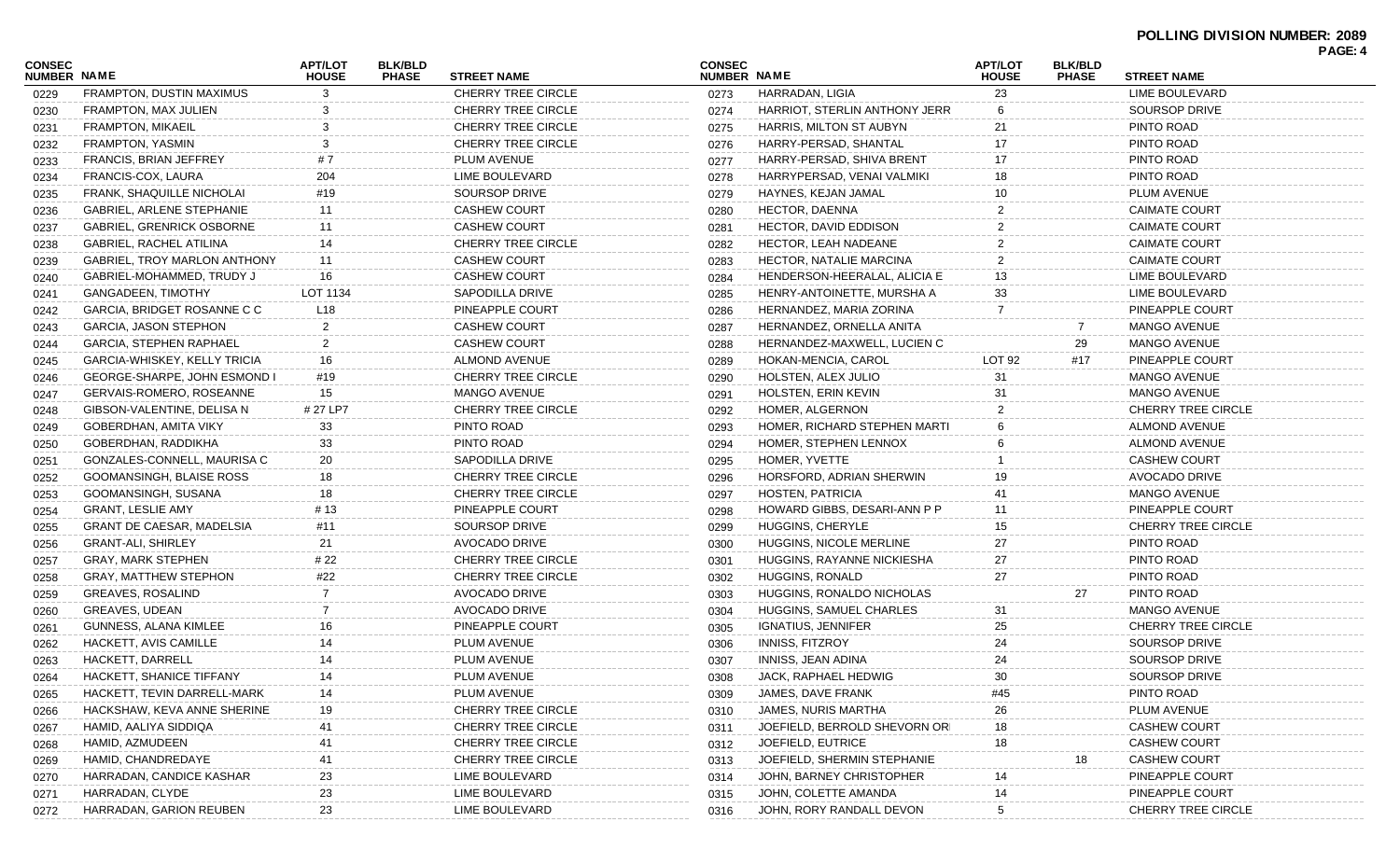|                              |                                |                                |                                |                           |                              |                                                |                                |                                |                           | PAGE: 5 |
|------------------------------|--------------------------------|--------------------------------|--------------------------------|---------------------------|------------------------------|------------------------------------------------|--------------------------------|--------------------------------|---------------------------|---------|
| <b>CONSEC</b><br>NUMBER NAME |                                | <b>APT/LOT</b><br><b>HOUSE</b> | <b>BLK/BLD</b><br><b>PHASE</b> | <b>STREET NAME</b>        | <b>CONSEC</b><br>NUMBER NAME |                                                | <b>APT/LOT</b><br><b>HOUSE</b> | <b>BLK/BLD</b><br><b>PHASE</b> | <b>STREET NAME</b>        |         |
| 0317                         | JOHNSON, CAROL-ANN             |                                | 8B                             | <b>CHERRY TREE CIRCLE</b> | 0361                         | LACKHAN, SUSCILLA                              | 93                             |                                | PINEAPPLE COURT           |         |
| 0318                         | JOHNSON, JEANETTE PATRICIA     | 10                             |                                | PLUM AVENUE               | 0362                         | LAIDLOW, CHEYNE COCHISE                        |                                |                                | <b>SOURSOP DRIVE</b>      |         |
| 0319                         | JOHNSON, LENNARD CARLTON GE    | # 10                           |                                | PLUM AVENUE               | 0363                         | LALLOO, ANDY ARISH                             | 24                             |                                | PLUM AVENUE               |         |
| 0320                         | JOHNSON, RAQUEL CHRIS HEIDI    | -7                             |                                | PINEAPPLE COURT           | 0364                         | LALLOO, STEPHANIE DENECIA BRIC                 | 24                             |                                | PLUM AVENUE               |         |
| 0321                         | JOSEPH, JESSE RAEANNE          | 14                             |                                | <b>MANGO AVENUE</b>       | 0365                         | LARA, RANDOLPH HYPOLITE                        |                                | #23                            | PINTO ROAD                |         |
| 0322                         | JOSEPH, MARGARET JUNE          | 22                             |                                | PLUM AVENUE               | 0366                         | LAWRENCE, MARLENE                              |                                |                                | PINEAPPLE COURT           |         |
| 0323                         | JOSEPH, ROSE MARIE             | 13                             |                                | SOURSOP DRIVE             | 0367                         | LE BLANC, REON KENDELL                         |                                |                                | <b>CASHEW COURT</b>       |         |
| 0324                         | JULIEN, HERBERT CORNELIUS      | 37                             |                                | <b>CHERRY TREE CIRCLE</b> | 0368                         | LEACOCK, KAAF KEDAR BENEDICT                   |                                |                                | PINEAPPLE COURT           |         |
| 0325                         | JULIEN, JARROD JANSEN          | 37                             |                                | <b>CHERRY TREE CIRCLE</b> | 0369                         | LEE, ADIGUN                                    | <b>LOT 251</b>                 |                                | PINTO ROAD                |         |
| 0326                         | JULIEN, JASON HERBERT          | 37                             |                                | <b>CHERRY TREE CIRCLE</b> | 0370                         | LEE, JAMES                                     | 31                             |                                | PINTO ROAD                |         |
| 0327                         | JULIEN, JEANNIQUE JOANNE       | 37                             |                                | <b>CHERRY TREE CIRCLE</b> | 0371                         | LEE, LYNETTE                                   | 31                             |                                | PINTO ROAD                |         |
| 0328                         | JULIEN, JOANNE                 | 37                             |                                | <b>CHERRY TREE CIRCLE</b> | 0372                         | LEE, NZINGA                                    | 31                             |                                | PINTO ROAD                |         |
| 0329                         | JULIEN, JOEL JUNECK            | 37                             |                                | <b>CHERRY TREE CIRCLE</b> | 0373                         | LEE, SUK WAN                                   |                                |                                | <b>AVOCADO DRIVE</b>      |         |
| 0330                         | KELLY, NIKOLAI JONATHAN O'NEIL | 3                              |                                | <b>ALMOND AVENUE</b>      | 0374                         | LEE HA, ALLON KIRK                             |                                |                                | <b>CHERRY TREE CIRCLE</b> |         |
| 0331                         | <b>KELLY, PATRICK ONEIL</b>    | 3                              |                                | <b>ALMOND AVENUE</b>      | 0375                         | LEE HA, CANDACE ELIZABETH                      | #9                             |                                | <b>CHERRY TREE CIRCLE</b> |         |
| 0332                         | KENYATTA, ATIBA MAWUSI         | 68                             |                                | <b>CHERRY TREE CIRCLE</b> | 0376                         | LEE HA, CLAUDETTE                              |                                |                                | <b>CHERRY TREE CIRCLE</b> |         |
| 0333                         | KENYATTA, SHABAKA OLUYEMI      | 68                             |                                | <b>CHERRY TREE CIRCLE</b> | 0377                         | LEE KONG, NYRON EVERAD                         |                                |                                | <b>AVOCADO DRIVE</b>      |         |
| 0334                         | KEUNG-FATT, SHELLY             | 9                              |                                | PINTO ROAD                | 0378                         | LEE YOUNG, BRANDON PATIEUS                     |                                |                                | <b>SOURSOP DRIVE</b>      |         |
| 0335                         | KHAN, ALLYSON BERNADETTE       | 10                             |                                | <b>ALMOND AVENUE</b>      | 0379                         | LEE-HA, ALLOY                                  |                                |                                | <b>CHERRY TREE CIRCLE</b> |         |
| 0336                         | KHAN, ARRIFAH                  | -9                             |                                | PINEAPPLE COURT           | 0380                         | LEELOO, DYLAN-EMMANUEL MATA(                   | 68                             |                                | CHERRY TREE CIRCLE        |         |
| 0337                         | KHAN, FAIZ MOHAMAD             | # 10                           |                                | <b>ALMOND AVENUE</b>      | 0381                         | LENDOR, KADEEM COLLIN                          | 2                              |                                | <b>MANGO AVENUE</b>       |         |
| 0338                         | KHAN, FAROUK                   | 10                             |                                | <b>ALMOND AVENUE</b>      | 0382                         | LEON BRANKER, ERMAN ANTONIO                    | 25                             |                                | <b>MANGO AVENUE</b>       |         |
| 0339                         | KHAN, JASON JOHN               | #45                            |                                | PINTO ROAD                | 0383                         | LEWIS, ADELA MANDISHA                          | 13                             |                                | <b>COCONUT COURT</b>      |         |
| 0340                         | KHAN, LOUIS JOSHUA             | #45                            |                                | PINTO ROAD                | 0384                         | LEWIS-KELLY, WENDY JACINTA                     | 3                              |                                | <b>ALMOND AVENUE</b>      |         |
| 0341                         | KHAN, SAMIR AMIR               | 9                              |                                | <b>MANGO AVENUE</b>       | 0385                         | LINDSAY, MICHELLE SUSAN                        | 123                            |                                | <b>MANGO AVENUE</b>       |         |
| 0342                         | KHAN-SHAH, NURJAHAN BEGUM      | 9                              |                                | PINEAPPLE COURT           | 0386                         | LINDSAY, WAYNE HANSLEY GERALI                  | 123                            |                                | <b>MANGO AVENUE</b>       |         |
| 0343                         | KING, DWAYNE LYNDON            |                                |                                | <b>AVOCADO DRIVE</b>      | 0387                         | LIVERPOOL, DEBRA                               | 27                             |                                | <b>MANGO AVENUE</b>       |         |
| 0344                         | KNOX, ASLAN DAVID              | LOT259                         |                                | PINTO ROAD                | 0388                         | LIVERPOOL, TREVOR LENNARD                      | 27                             |                                | <b>MANGO AVENUE</b>       |         |
| 0345                         | KNOX, DANON JOSEPH             | LOT 259                        |                                | PINTO ROAD                | 0389                         | LONDON, GWENDOLYN CLAMENTIN                    | $\overline{2}$                 |                                | <b>CASHEW COURT</b>       |         |
| 0346                         | KNOX, DAYAN KESSLER            | 259                            |                                | PINTO ROAD                | 0390                         | LOOBY, AKIL NGOZI                              | 11                             |                                | PINTO ROAD                |         |
| 0347                         | KNOX, KAMLYN                   | 259                            |                                | PINTO ROAD                | 0391                         | LUCIEN, ANDREW BRUNO                           | 21                             |                                | CHERRY TREE CIRCLE        |         |
| 0348                         | KNOX, SAIRA DIONNE             | 39                             |                                | PINTO ROAD                | 0392                         | LUM YUE, ADAM FRANCIS                          | 12                             |                                | SAPODILLA DRIVE           |         |
| 0349                         | KNOX, STEPHEN JEREMY DARREN    | 39                             |                                | PINTO ROAD                | 0393                         | LUM YUE, DEAN ATWING                           | 16                             |                                | PLUM AVENUE               |         |
|                              | KONG, ALLISON ISABEL CHRISTINA | 20                             |                                | PLUM AVENUE               |                              | LUM YUE, FRANCIS                               |                                |                                | SAPODILLA DRIVE           |         |
| 0350                         | KONG, CHURCHILL ALBERT         | 11                             |                                | PLUM AVENUE               | 0394                         | LUM YUE, TARA                                  | 78                             |                                | SAPODILLA DRIVE           |         |
| 0351                         |                                |                                |                                |                           | 0395                         | LYNCH, CYRIL                                   |                                |                                |                           |         |
| 0352                         | KONG, MARK JEAN-PIERRE JJJ     | #20                            |                                | PLUM AVENUE               | 0396                         |                                                |                                |                                | PLUM AVENUE               |         |
| 0353                         | KONG, MARLON MARCUS            | 11                             |                                | PLUM AVENUE               | 0397                         | MAC INTOSH, CHERRY ANN<br>MAC INTOSH, LEWIS JR |                                |                                | <b>SAPODILLA DRIVE</b>    |         |
| 0354                         | KONG, MARSHA PAULETTE          | 16                             |                                | PINEAPPLE COURT           | 0398                         |                                                | 18                             |                                | <b>SAPODILLA DRIVE</b>    |         |
| 0355                         | KONG, MIA MEILING AALIYAH      | 16                             |                                | PINEAPPLE COURT           | 0399                         | MAGLOIRE, MARLENE VIRGINIA G                   | 20                             |                                | <b>CHERRY TREE CIRCLE</b> |         |
| 0356                         | LA BORDE, CHEZELLE NIKITA SARA | 17                             |                                | PLUM AVENUE               | 0400                         | MAHASE, DANIEL                                 | 22                             |                                | CHERRY TREE CIRCLE        |         |
| 0357                         | LA BORDE, RICARDO              |                                |                                | PINTO ROAD                | 0401                         | MARCHACK, DAVID                                | 29                             |                                | <b>CHERRY TREE CIRCLE</b> |         |
| 0358                         | LA FOREST-MERCHANT, JENILLE E  |                                |                                | LIME BOULEVARD            | 0402                         | MARCHACK, JOAN                                 | 29                             |                                | <b>CHERRY TREE CIRCLE</b> |         |
| 0359                         | LACKHAN, AKASH MITRA           | 35                             |                                | PINTO ROAD                | 0403                         | MARCHACK-CHAI, DENISE OI-LAN                   |                                | 29                             | CHERRY TREE CIRCLE        |         |
| 0360                         | LACKHAN, JOYCE                 | 35                             |                                | PINTO ROAD                | 0404                         | MARIN, COLLINS MICHAEL PATRICK                 | 21                             |                                | <b>MANGO AVENUE</b>       |         |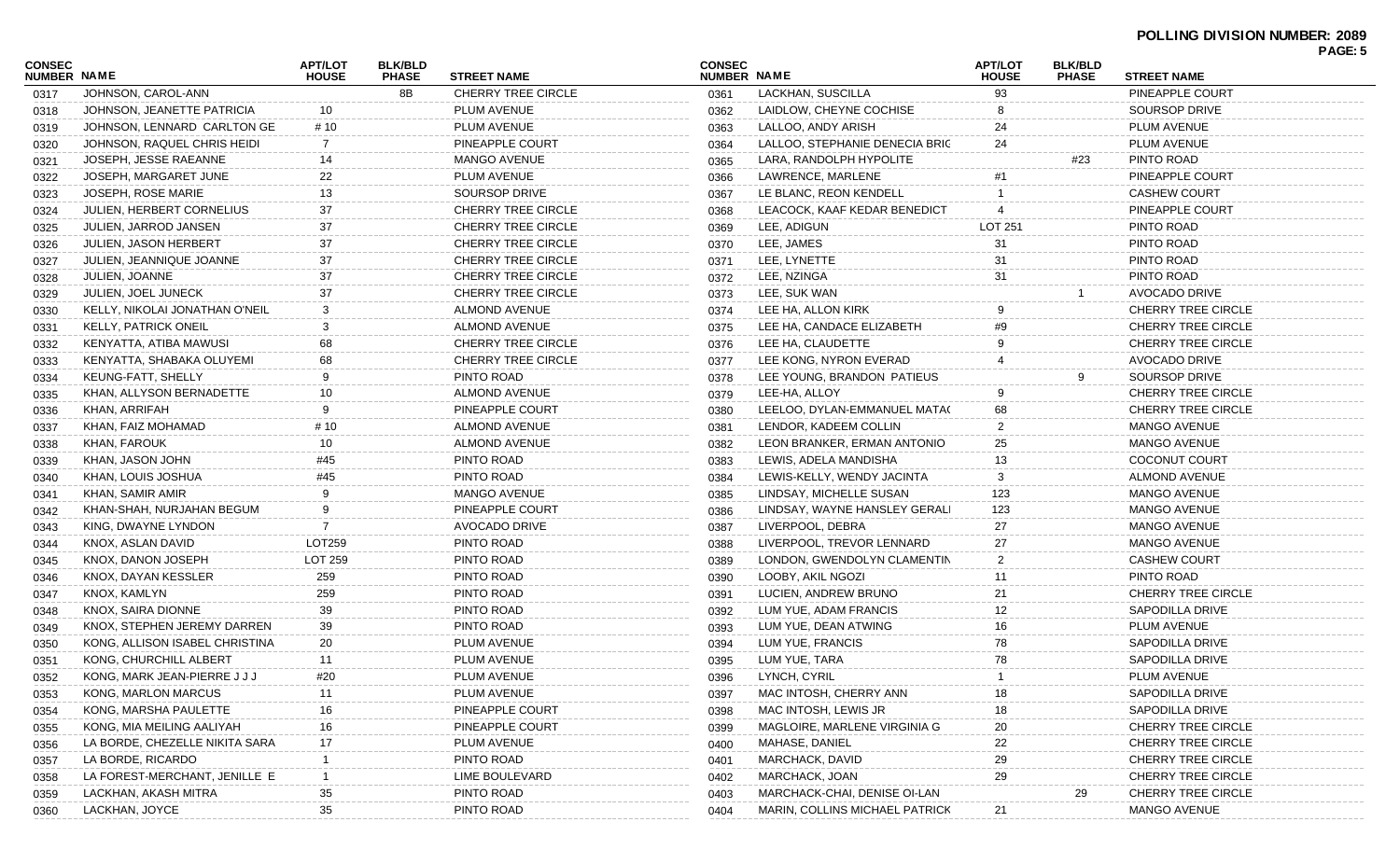| <b>CONSEC</b><br>NUMBER NAME |                                | <b>APT/LOT</b><br><b>HOUSE</b> | <b>BLK/BLD</b><br><b>PHASE</b> | <b>STREET NAME</b>        | <b>CONSEC</b><br><b>NUMBER NAME</b> |                               | <b>APT/LOT</b><br><b>HOUSE</b> | <b>BLK/BLD</b><br><b>PHASE</b> | <b>STREET NAME</b>        | PAGE: 6 |
|------------------------------|--------------------------------|--------------------------------|--------------------------------|---------------------------|-------------------------------------|-------------------------------|--------------------------------|--------------------------------|---------------------------|---------|
| 0405                         | MARIN, JUNIA MARCELLUS         | 17                             |                                | <b>CHERRY TREE CIRCLE</b> | 0449                                | MOHAMMED, NICHOLAI MICAH      | 11                             |                                | <b>CASHEW COURT</b>       |         |
| 0406                         | MARIN, VEENA                   | 17                             |                                | <b>CHERRY TREE CIRCLE</b> | 0450                                | MOHAMMED, RICKEY DAVID        | 22                             |                                | <b>CHERRY TREE CIRCLE</b> |         |
| 0407                         | <b>MARQUIS, DAMIEN KERRY</b>   |                                |                                | <b>COCONUT COURT</b>      | 0451                                | <b>MOHAN, FRANK</b>           | 108                            |                                | <b>ALMOND AVENUE</b>      |         |
| 0408                         | MARQUIS, JOYCELYN              |                                |                                | COCONUT COURT             | 0452                                | MOHON, RHONA                  | 11                             |                                | PINTO ROAD                |         |
| 0409                         | MARQUIS, LE GENDRE ANDERSON    | 5                              |                                | <b>COCONUT COURT</b>      | 0453                                | MOOLCHAN, LECHARL WENDI-ANN   | 10                             |                                | <b>AVOCADO DRIVE</b>      |         |
| 0410                         | MARSHALL, ARNOLD ALLAN         | #8                             |                                | <b>MANGO AVENUE</b>       | 0454                                | MOOLCHAN, MARTIN CHARLES      | 10                             |                                | AVOCADO DRIVE             |         |
| 0411                         | MARSHALL, CAROLINE KIM         | 8                              |                                | <b>MANGO AVENUE</b>       | 0455                                | MOORLEY, ANNA RUTH            | 29                             |                                | PINTO ROAD                |         |
| 0412                         | MARTIN, TASHIMA ALISHA SHERREI | 16                             |                                | <b>CASHEW COURT</b>       | 0456                                | MOORLEY, LENNARD VEJI         | 29                             |                                | PINTO ROAD                |         |
| 0413                         | MARTONG, LOIS CARLA M          | 3                              |                                | PINTO ROAD                | 0457                                | <b>MORENO, GERARD MARK</b>    | 18                             |                                | PINEAPPLE COURT           |         |
| 0414                         | MARTUNG, ARLENE NATALIE E      | 0003                           |                                | PINTO ROAD                | 0458                                | MORGAN, RHONIQUE SHÁHÔR CLA   | #11                            |                                | SOURSOP DRIVE             |         |
| 0415                         | MARTUNG, BEVERLY ANN           | 3                              |                                | PINTO ROAD                | 0459                                | <b>MOSES, STACEY MAHILDA</b>  |                                |                                | <b>CHERRY TREE CIRCLE</b> |         |
| 0416                         | MATHURA, CALEEN JO-REL         | 0101                           |                                | ALMOND AVENUE             | 0460                                | MOSES-LENDOR, SUZANNE JEANEL  | 2                              |                                | <b>MANGO AVENUE</b>       |         |
| 0417                         | MATHURA, KATHLEEN BERNADETTI   | 101                            |                                | ALMOND AVENUE             | 0461                                | MURPHY, ROSE MARIE CYNTHIA    | 146                            |                                | <b>MANGO AVENUE</b>       |         |
| 0418                         | MATHURA-HOSEIN, CAROLINE JASE  | 101                            |                                | <b>ALMOND AVENUE</b>      | 0462                                | MURRAY, CHENELLE              | 14                             |                                | <b>CASHEW COURT</b>       |         |
| 0419                         | MAXWELL, ANTHONY HORACE        | 10                             |                                | <b>MANGO AVENUE</b>       | 0463                                | MURRAY, JOHAN QUINCE          |                                | 5                              | <b>CHERRY TREE CIRCLE</b> |         |
| 0420                         | MAXWELL, MARINA J              |                                |                                | PLUM AVENUE               | 0464                                | MURRAY, WAYNE CEDRIC          | #15                            |                                | LIME BOULEVARD            |         |
| 0421                         | MAYERS, ANASTASIA JENNIFER     | 22                             |                                | PLUM AVENUE               | 0465                                | NARACE-CHOO YING, MERCEDES N  | 35                             |                                | <b>CHERRY TREE CIRCLE</b> |         |
| 0422                         | <b>MAYERS, CURTIS WESLEY</b>   | 22                             |                                | PLUM AVENUE               | 0466                                | NARINE, ALPHONSO              |                                | 16                             | PINEAPPLE COURT           |         |
| 0423                         | MAYERS, JOSHUA LUKE            | #22                            |                                | PLUM AVENUE               | 0467                                | NESBIT, MARILYN ANN           | 3                              |                                | <b>CASHEW COURT</b>       |         |
| 0424                         | MAYERS, NICHOLAS ZACHARY       | 22                             |                                | PLUM AVENUE               | 0468                                | NESBIT, SHERRI-ANNE MARIA     |                                | 3                              | <b>CASHEW COURT</b>       |         |
| 0425                         | MC CLEAN, RUSTAN ROGER C       |                                | 5                              | <b>CHERRY TREE CIRCLE</b> | 0469                                | NESBIT, SUZETTE ANGELI TERESA | 3                              |                                | <b>CASHEW COURT</b>       |         |
| 0426                         | MC FARLANE, ANDRA A            | 3                              |                                | SOURSOP DRIVE             | 0470                                | NESHAR, BILLY LESTER          | 39                             |                                | <b>MANGO AVENUE</b>       |         |
| 0427                         | MC FARLANE, JADON EMMANUEL M   | #26                            |                                | SOURSOP DRIVE             | 0471                                | NESHAR, NESTER MARIO          | 39                             |                                | <b>MANGO AVENUE</b>       |         |
| 0428                         | MC FARLANE, JASON ANGUS        | $\overline{2}$                 |                                | PINEAPPLE COURT           | 0472                                | NOEL-PUNNETTE, MARILYN CYNTHI | 12                             |                                | SOURSOP DRIVE             |         |
| 0429                         | MC FARLANE, MARCUS LLEANDA     | 2                              |                                | PINEAPPLE COURT           | 0473                                | NORAY, ANIKKI SHENICE MAKAYA  | # 18                           |                                | <b>CASHEW COURT</b>       |         |
| 0430                         | MC KENZIE, ADIEL CHERAN        |                                | 35                             | LIME BOULEVARD            | 0474                                | NUNES, MARIE ANTOINETTE       | 3                              |                                | PLUM AVENUE               |         |
| 0431                         | MC KENZIE, CHRISTOPHER MARCU   | LOT 7                          |                                | PINTO ROAD                | 0475                                | NURSE, IAN PETER              | 145                            |                                | <b>MANGO AVENUE</b>       |         |
| 0432                         | MC KENZIE, SEAN RONNIE         | 13                             |                                | PINTO ROAD                | 0476                                | NURSE, VENESSA                |                                |                                | <b>MANGO AVENUE</b>       |         |
| 0433                         | MC KENZIE, WARREN LARRY        | LOT 7 #13                      |                                | PINTO ROAD                | 0477                                | O'CONNOR, LEAH ABIGAIL        |                                |                                | <b>CHERRY TREE CIRCLE</b> |         |
| 0434                         | MC KNIGHT, BRIAN JOSHUA        | 25                             |                                | SOURSOP DRIVE             | 0478                                | O'CONNOR RAMKISSOON, KRISTY F |                                |                                | <b>CHERRY TREE CIRCLE</b> |         |
| 0435                         | MC KNIGHT, KERT FERMIN         | 25                             |                                | SOURSOP DRIVE             | 0479                                | OGISTE, NANDI MICHELLE        | 07                             |                                | PLUM AVENUE               |         |
| 0436                         | MC KNIGHT, MARGARET ANN        | #25                            |                                | SOURSOP DRIVE             | 0480                                | OGISTE, NATASHA BEVERLEY      | #7                             |                                | PLUM AVENUE               |         |
| 0437                         | MC LEAN, SHAQUILLE AARON       | #6                             | LP 2-4                         | <b>CAIMATE COURT</b>      | 0481                                | OLIVER, JEREMY LEE KHEERON    | 45                             |                                | PINTO ROAD                |         |
| 0438                         | MC MILLAN, ROMUALD EMILIO      | #25                            |                                | CHERRY TREE CIRCLE        | 0482                                | OLIVER, JOHAN GEVAN           | 45                             |                                | PINTO ROAD                |         |
| 0439                         | MEDINA, FIONA CARIDAD          | 10                             |                                | <b>MANGO AVENUE</b>       | 0483                                | OLIVER, SHANIA BRITNEY        | #45                            |                                | PINTO ROAD                |         |
| 0440                         | MELONEY, KERNEL JUNIOR         | 17                             |                                | PLUM AVENUE               | 0484                                | OTTLEY, TRACY-ANN PAULA       | 19                             |                                | <b>AVOCADO DRIVE</b>      |         |
| 0441                         | MENCIA, CARLOS HERNANDO        | 17                             |                                | PINEAPPLE COURT           | 0485                                | PALLAI, CINDY ANNE            |                                | 20                             | <b>CHERRY TREE CIRCLE</b> |         |
| 0442                         | MENCIA, JUAN LEONARDO          | 17                             |                                | PINEAPPLE COURT           | 0486                                | PATRICE, CINDY RACHAEL        | 45                             |                                | PINTO ROAD                |         |
| 0443                         | MENDEZ, JESSICA                | 10                             |                                | <b>MANGO AVENUE</b>       | 0487                                | PATTERSON, BRIAN              |                                | 19                             | LIME BOULEVARD            |         |
| 0444                         | MESZAROS, NNEKA AISHA          | 15                             |                                | PLUM AVENUE               | 0488                                | PATTERSON, BRIANA NICOLETTE-A | # 19                           |                                | LIME BOULEVARD            |         |
| 0445                         | MILLER-EDWARDS, MAUREEN        | 6                              |                                | PINEAPPLE COURT           | 0489                                | PERRYMAN, KEITHA RHONA        | 11                             |                                | PINTO ROAD                |         |
| 0446                         | MILLER-WHISKEY, MARIA ANN      | #37                            |                                | MANGO AVENUE              | 0490                                | PERSAD, RAJKUMAR              |                                | 16                             | <b>CHERRY TREE CIRCLE</b> |         |
| 0447                         | MODESTE, NATHANIEL MALCOLM M   | 25                             |                                | PINTO ROAD                | 0491                                | PHILIP-WILLIAMS, CHERYL D     | 35                             |                                | LIME BOULEVARD            |         |
| 0448                         | MOHAMMED, NADERA               | 16                             |                                | SOURSOP DRIVE             | 0492                                | PHILLIP, ALBERT THADDEUS      | 10                             |                                | <b>CAIMATE COURT</b>      |         |
|                              |                                |                                |                                |                           |                                     |                               |                                |                                |                           |         |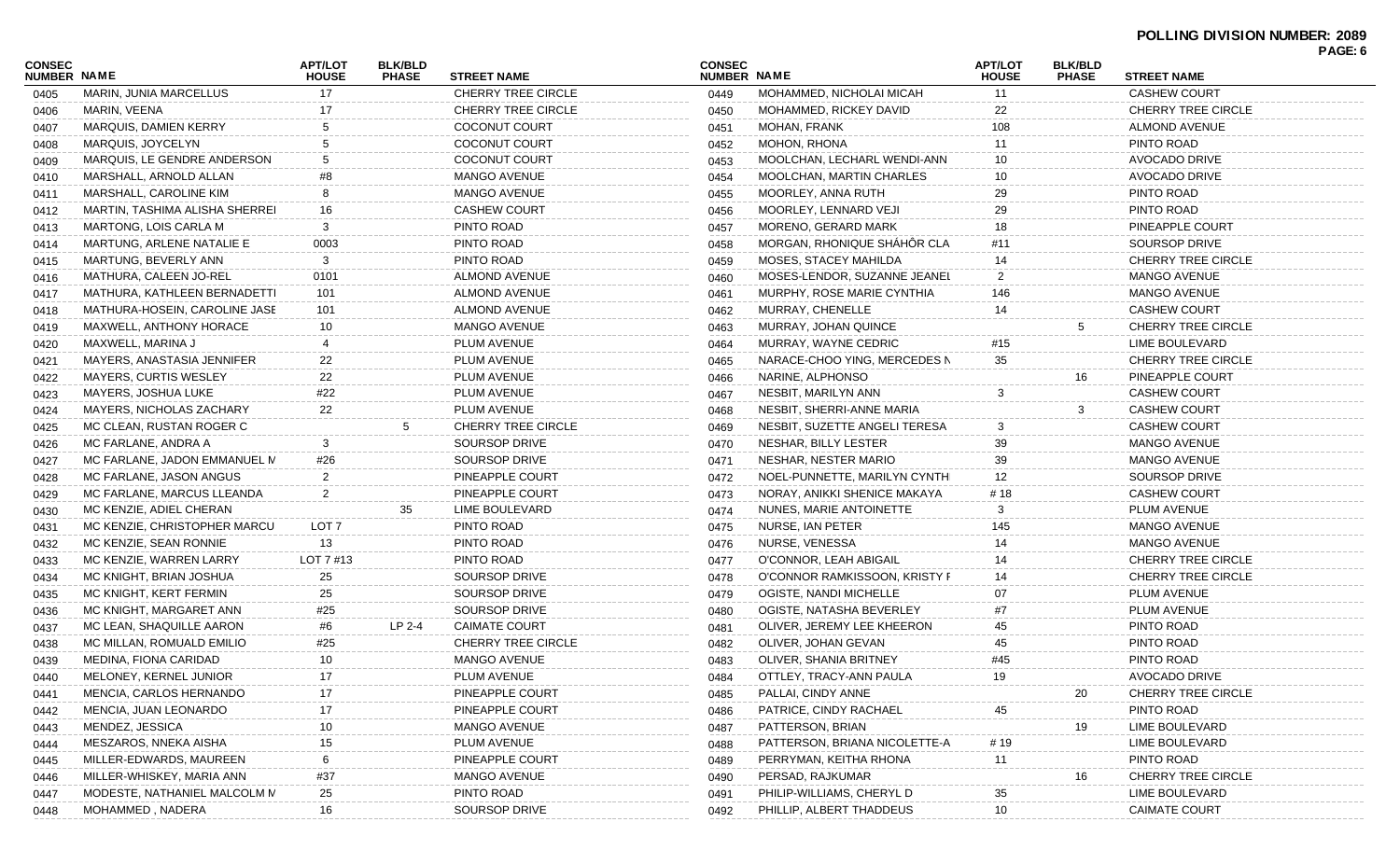|                              |                               |                                |                                |                           |                              |                               |                                |                                |                           | PAGE: 7 |
|------------------------------|-------------------------------|--------------------------------|--------------------------------|---------------------------|------------------------------|-------------------------------|--------------------------------|--------------------------------|---------------------------|---------|
| CONSEC<br><b>NUMBER NAME</b> |                               | <b>APT/LOT</b><br><b>HOUSE</b> | <b>BLK/BLD</b><br><b>PHASE</b> | <b>STREET NAME</b>        | <b>CONSEC</b><br>NUMBER NAME |                               | <b>APT/LOT</b><br><b>HOUSE</b> | <b>BLK/BLD</b><br><b>PHASE</b> | <b>STREET NAME</b>        |         |
| 0493                         | PHILLIP, ARLENE CHRISTINE     | 10                             |                                | <b>CAIMATE COURT</b>      | 0537                         | RAMDEO, RISHARDE              |                                |                                | <b>MANGO AVENUE</b>       |         |
| 0494                         | PHILLIP, MATTHEW JOSEPH       | 10                             |                                | <b>CAIMATE COURT</b>      | 0538                         | RAMDEO, ROMELLA               |                                |                                | <b>MANGO AVENUE</b>       |         |
| 0495                         | PHILLIP, MICHELLE KATHLEEN    | 20                             |                                | PLUM AVENUE               | 0539                         | RAMLOCHAN, MELESHA ADANNA     | 11                             |                                | <b>CASHEW COURT</b>       |         |
| 0496                         | PHILLIP BLACHE, ELIZABETH     | 20                             |                                | PLUM AVENUE               | 0540                         | RAMSAROOP, RAMSEY             | 13                             |                                | <b>CASHEW COURT</b>       |         |
| 0497                         | PIERRE, ALGERNON MATTHEW      | 21                             |                                | LIME BOULEVARD            | 0541                         | RAMSEY, CLYDE                 | 13                             |                                | PLUM AVENUE               |         |
| 0498                         | PIERRE, JÉAN-MARC MICHAEL     |                                |                                | ALMOND AVENUE             | 0542                         | RENNIE, CYNTHIA JANIS         |                                |                                | <b>ALMOND AVENUE</b>      |         |
| 0499                         | PIERRE, MARCELLINE            | 21                             |                                | LIME BOULEVARD            | 0543                         | REYES, MELISSA CATHERINA      | 2                              |                                | PINEAPPLE COURT           |         |
| 0500                         | POLLIDORE, FRANCIS FRANKLIN   | 17                             |                                | <b>MANGO AVENUE</b>       | 0544                         | RICHARDSON, ELTON PINTO       | 26                             |                                | SOURSOP DRIVE             |         |
| 0501                         | POLLIDORE, MARK ANTON ROSS    | 17                             |                                | MANGO AVENUE              | 0545                         | RICHARDSON, JENEICIA SARAH A  | 26                             |                                | SOURSOP DRIVE             |         |
| 0502                         | POLLIDORE, VICTORIA JOSEPHINE | 17                             |                                | <b>MANGO AVENUE</b>       | 0546                         | RICHARDSON, JOANNA SUMMER     | 26                             |                                | <b>SOURSOP DRIVE</b>      |         |
| 0503                         | POLLOCK, DAVE                 | 36                             |                                | SOURSOP DRIVE             | 0547                         | RICHARDSON, JOEL AARON RAMON  | 26                             |                                | <b>SOURSOP DRIVE</b>      |         |
| 0504                         | POLLOCK, KENDELL DANE         | 36                             |                                | SOURSOP DRIVE             | 0548                         | RICHMOND, DARIO KEVON OSMONI  | 14                             |                                | <b>SOURSOP DRIVE</b>      |         |
| 0505                         | POLLOCK, WENDELL DAVID        | 36                             |                                | <b>SOURSOP DRIVE</b>      | 0549                         | RIGUEUR, JOHN LUCIEN          | $\overline{2}$                 |                                | <b>CASHEW COURT</b>       |         |
| 0506                         | POTTS, YASMIN JODY            | 22                             |                                | PLUM AVENUE               | 0550                         | ROBERTS, ALICIA MARIA         | #22                            |                                | <b>SOURSOP DRIVE</b>      |         |
| 0507                         | POWDHAR, IING MARGARET        | #43                            |                                | MANGO AVENUE              | 0551                         | ROBERTS, AYOOLA DALIA VERONIO | #17                            |                                | <b>ALMOND AVENUE</b>      |         |
| 0508                         | PRESCOD, ERWIN BENEDICT E.    | 11                             |                                | PINEAPPLE COURT           | 0552                         | ROBERTS, BEVERLY              | #5                             |                                | AVOCADO DRIVE             |         |
| 0509                         | PRESCOD, FABIEN GERARD MICHAI | #11                            |                                | PINEAPPLE COURT           | 0553                         | ROBERTS, CANDACE KADISHA      | 3                              |                                | PINEAPPLE COURT           |         |
| 0510                         | PRESCOD, FELICIA ELIZABETH    |                                | 11                             | PINEAPPLE COURT           | 0554                         | ROBERTS, D'WAYNE COLLIN       |                                |                                | <b>AVOCADO DRIVE</b>      |         |
| 0511                         | PRESCOTT, DAVID ANTHONY T     | 12                             |                                | <b>MANGO AVENUE</b>       | 0555                         | ROBERTS, DEKE MICHAEL         | 17                             |                                | <b>ALMOND AVENUE</b>      |         |
| 0512                         | PRINCE, PHILLIP               | #10                            |                                | <b>MANGO AVENUE</b>       | 0556                         | ROBERTS, DEXTER PATRICK       | #5                             |                                | AVOCADO DRIVE             |         |
| 0513                         | PUCKERIN, RAPHAEL ANTHONY     | 24                             |                                | <b>CHERRY TREE CIRCLE</b> | 0557                         | ROBERTS, GEORGE CUTHBERT      |                                |                                | AVOCADO DRIVE             |         |
| 0514                         | PUNNETTE, DWAYNE AKIL         | 12                             |                                | SOURSOP DRIVE             | 0558                         | ROBERTS, JANET ELIZABETH      | 22                             |                                | <b>SOURSOP DRIVE</b>      |         |
| 0515                         | PUNNETTE, MARC YOHANCE        | 12                             |                                | <b>SOURSOP DRIVE</b>      | 0559                         | ROBERTS, NAOMIE               |                                | 5                              | AVOCADO DRIVE             |         |
| 0516                         | RAGOOBAR, MICHELLE DAWN       |                                | 16                             | <b>CHERRY TREE CIRCLE</b> | 0560                         | ROBERTS, STEPHEN ISAIAH       |                                |                                | PINEAPPLE COURT           |         |
| 0517                         | RAJKUMAR, ASHTON              |                                |                                | <b>CASHEW COURT</b>       | 0561                         | ROBERTS, SYLVIA KATRA         | 17                             |                                | <b>ALMOND AVENUE</b>      |         |
| 0518                         | RAJKUMAR, JACQUELINE JOAN     | #4                             |                                | <b>CASHEW COURT</b>       | 0562                         | ROBINSON, HAZEL ALLISON       | #20                            |                                | <b>SOURSOP DRIVE</b>      |         |
| 0519                         | RAJKUMAR, KADISHIA CANDACE C  | 11                             |                                | <b>CHERRY TREE CIRCLE</b> | 0563                         | ROBINSON, IAN PATRICK DAVID   | 20                             |                                | <b>SOURSOP DRIVE</b>      |         |
| 0520                         | RAJPAULSINGH, INDRA P         | 11                             |                                | ALMOND AVENUE             | 0564                         | ROBINSON, KASSIE SAMANTHA STA | 10                             |                                | <b>CAIMATE COURT</b>      |         |
| 0521                         | RAMCHARAN, MERVYN JOHN        | #4                             |                                | PINEAPPLE COURT           | 0565                         | ROCHARD-ALI, IRA ANDREA       | 41                             |                                | MANGO AVENUE              |         |
| 0522                         | RAMCHARITA, ADRIAN FRANCIS    | 219                            |                                | AVOCADO DRIVE             | 0566                         | RODRIGUEZ, CHRISTOPHER        | 146                            |                                | <b>MANGO AVENUE</b>       |         |
| 0523                         | RAMCHARITA, LISA ANNE         | 16                             |                                | AVOCADO DRIVE             | 0567                         | RODRIGUEZ, CRYSTAL-ANN MARIA  | 16                             |                                | <b>MANGO AVENUE</b>       |         |
| 0524                         | RAMDASS, CATHERINE CALYSTRA   | 19                             |                                | <b>ALMOND AVENUE</b>      | 0568                         | RODRIGUEZ, DANE GARY EMANUEL  | 31                             |                                | LIME BOULEVARD            |         |
|                              | RAMDASS, CYLE LINTON          | 19                             |                                | <b>ALMOND AVENUE</b>      | 0569                         | RODRIGUEZ, JOHN-WAYNE         | -7                             |                                | <b>COCONUT COURT</b>      |         |
| 0525                         | RAMDASS, JERRY LINTON         | 19                             |                                | ALMOND AVENUE             | 0570                         | RODRIGUEZ, JONATHAN ANTHONY   | -7                             |                                | <b>COCONUT COURT</b>      |         |
| 0526                         | RAMDASS, JESSEL LYNTON        | 19                             |                                | ALMOND AVENUE             | 0571                         | RODRIGUEZ, KIMBERLY ALANA     | 146                            |                                | <b>MANGO AVENUE</b>       |         |
| 0527                         | RAMDASS, NOEL DEWIL           | #5                             |                                | <b>CASHEW COURT</b>       |                              | RODRIGUEZ, LORAINE ANA        | 31                             |                                | LIME BOULEVARD            |         |
| 0528                         | RAMDASS, NOEL TERRANCE        |                                |                                | <b>CASHEW COURT</b>       | 0572                         | RODRIGUEZ, ROSITA             |                                |                                | <b>COCONUT COURT</b>      |         |
| 0529                         |                               |                                |                                |                           | 0573                         |                               |                                |                                |                           |         |
| 0530                         | RAMDASS, THEODORA             |                                |                                | CASHEW COURT              | 0574                         | ROMANY, CHERYL-ANN MARIE R    | 32                             |                                | SOURSOP DRIVE             |         |
| 0531                         | RAMDASS, WILLIAM              | 19                             |                                | ALMOND AVENUE             | 0575                         | ROMANY, SANAA AKEELA NORIAH   | 32                             |                                | SOURSOP DRIVE             |         |
| 0532                         | RAMDEEN, CARL CHRISTOPHER     | 26                             |                                | PLUM AVENUE               | 0576                         | ROMEO, ISRAEL ENOCH JOSEPH    |                                |                                | <b>CHERRY TREE CIRCLE</b> |         |
| 0533                         | RAMDEEN, CYNTHIA              | 13                             |                                | PINTO ROAD                | 0577                         | ROMEO, RENÉE MARYAM MERCEDI   |                                |                                | <b>CHERRY TREE CIRCLE</b> |         |
| 0534                         | RAMDEO, LELA                  |                                |                                | MANGO AVENUE              | 0578                         | ROMERO, GENEECE AYAH LAWRE    | 15                             |                                | <b>MANGO AVENUE</b>       |         |
| 0535                         | RAMDEO, NABILA                |                                |                                | MANGO AVENUE              | 0579                         | ROMERO, GEROME DIA            | 15                             |                                | <b>MANGO AVENUE</b>       |         |
| 0536                         | RAMDEO, RAKESH                |                                |                                | MANGO AVENUE              | 0580                         | ROMERO, GERURD ATIBA          |                                | 15                             | <b>MANGO AVENUE</b>       |         |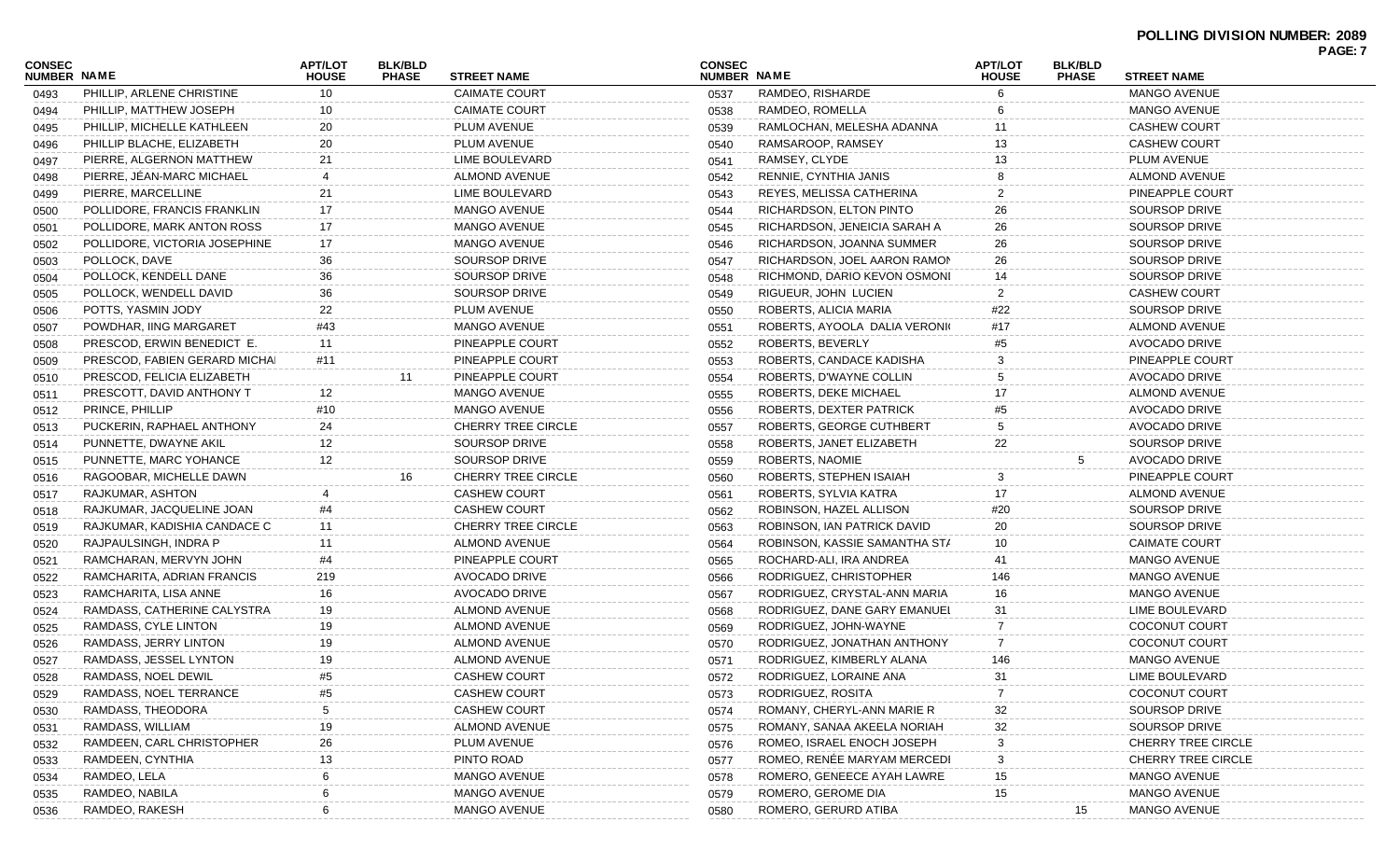|                                     |                               |                                |                                |                           |                              |                               |                                |                                |                           | . nul. v |
|-------------------------------------|-------------------------------|--------------------------------|--------------------------------|---------------------------|------------------------------|-------------------------------|--------------------------------|--------------------------------|---------------------------|----------|
| <b>CONSEC</b><br><b>NUMBER NAME</b> |                               | <b>APT/LOT</b><br><b>HOUSE</b> | <b>BLK/BLD</b><br><b>PHASE</b> | <b>STREET NAME</b>        | <b>CONSEC</b><br>NUMBER NAME |                               | <b>APT/LOT</b><br><b>HOUSE</b> | <b>BLK/BLD</b><br><b>PHASE</b> | <b>STREET NAME</b>        |          |
| 0581                                | ROMERO, ROBERT GREGORY        | 15                             |                                | <b>MANGO AVENUE</b>       | 0625                         | SPENCER, BJORN LUKE           | 14                             |                                | <b>ALMOND AVENUE</b>      |          |
| 0582                                | RONALDS, HELY KINGSLEY STEPHE | 10                             |                                | <b>CAIMATE COURT</b>      | 0626                         | SPENCER, SHERVA ELIZABETH     | 21                             |                                | <b>CHERRY TREE CIRCLE</b> |          |
| 0583                                | ROOPCHAND, GLORIA             | 1134                           |                                | SAPODILLA DRIVE           | 0627                         | SPENCER, STEFFI ROSALIE       |                                | 14                             | <b>ALMOND AVENUE</b>      |          |
| 0584                                | ROOPCHAND, REAGAN TIMOTHY C   | 1134                           |                                | SAPODILLA DRIVE           | 0628                         | SPENCER, TAMAL INSKIP R       | 21                             |                                | <b>CHERRY TREE CIRCLE</b> |          |
| 0585                                | ROOPCHAND, RONVON TIMOTHY C   | 1134                           |                                | SAPODILLA DRIVE           | 0629                         | SPENCER, WENDY ROSE           | 14                             |                                | <b>ALMOND AVENUE</b>      |          |
| 0586                                | ROOPCHAND, TIMOTHY CLYDE      | 1134                           |                                | SAPODILLA DRIVE           | 0630                         | ST HILLAIRE-SMALL, ANN MARIE  |                                |                                | <b>CAIMATE COURT</b>      |          |
| 0587                                | ROOPCHAND GANGADEEN, SHALAN   | 1134                           |                                | SAPODILLA DRIVE           | 0631                         | ST ROSE, NICHOLAS ADRIAN      | 8Β                             |                                | <b>CHERRY TREE CIRCLE</b> |          |
| 0588                                | ROOPCHAND-DAVIS, SHANTAL CAN  | 1134                           |                                | SAPODILLA DRIVE           | 0632                         | SUPERVILLE, BRENT ANDREW      | 33                             |                                | <b>MANGO AVENUE</b>       |          |
| 0589                                | SABZALI, GERARD ISAAC         | # 5                            |                                | <b>CHERRY TREE CIRCLE</b> | 0633                         | SUPERVILLE, BURT ADRIAN       | 33                             |                                | <b>MANGO AVENUE</b>       |          |
| 0590                                | SALAVARIA, CELINE MARIE       |                                |                                | <b>AVOCADO DRIVE</b>      | 0634                         | SUPERVILLE, INGRID            |                                |                                | <b>CHERRY TREE CIRCLE</b> |          |
| 0591                                | SALAVARIA, JEREMY MARTIN      |                                |                                | AVOCADO DRIVE             | 0635                         | SUPERVILLE, LEON BERNARD      |                                |                                | <b>CHERRY TREE CIRCLE</b> |          |
| 0592                                | SALAVARIA, SUSAN              | 8                              |                                | AVOCADO DRIVE             | 0636                         | SUPERVILLE, VIOLET GREVILLE O | 33                             |                                | MANGO AVENUE              |          |
| 0593                                | SAM CHEE-BODINGTON, MILDRED F | 7                              |                                | LIME BOULEVARD            | 0637                         | SUPERVILLE, YVONNE            |                                |                                | <b>CHERRY TREE CIRCLE</b> |          |
| 0594                                | SAMAN - LA BORDE, SHEILA      | 17                             |                                | PLUM AVENUE               | 0638                         | SUPERVILLE-BROWNE, OSEI DANIE | # 1                            |                                | <b>CHERRY TREE CIRCLE</b> |          |
| 0595                                | SAMUEL, CHRISTINA CHRISTIANA  | #41                            |                                | PINTO ROAD                | 0639                         | SYLVESTER, STEPHANIE JOSHET   | LOT201                         |                                | <b>CASHEW COURT</b>       |          |
| 0596                                | SAMUEL, DEBORAH LOREN SMITH   | 13                             |                                | PINEAPPLE COURT           | 0640                         | TAYLOR, BRANDON RUDOLPH       |                                |                                | <b>CHERRY TREE CIRCLE</b> |          |
| 0597                                | SAMUEL, JEWEL JOANNA KRISTINA | #14                            |                                | <b>CASHEW COURT</b>       | 0641                         | TAYLOR, CAROL                 |                                |                                | <b>CHERRY TREE CIRCLE</b> |          |
| 0598                                | SAMUEL, JOANNA RUTH PRICILLA  | 14                             |                                | <b>CASHEW COURT</b>       | 0642                         | <b>TAYLOR, KEVIN BRENT</b>    |                                |                                | PINTO ROAD                |          |
| 0599                                | SAMUEL, PIER                  | 19                             |                                | <b>CHERRY TREE CIRCLE</b> | 0643                         | TAYLOR, RUDOLPH               |                                |                                | <b>CHERRY TREE CIRCLE</b> |          |
| 0600                                | SAMUEL, ROLAND CLEVE          | 14                             |                                | <b>CASHEW COURT</b>       | 0644                         | TAYLOR, STEFFON BRAD          |                                |                                | <b>CHERRY TREE CIRCLE</b> |          |
| 0601                                | SAUNDERS, JOYCE               | 12                             |                                | <b>CHERRY TREE CIRCLE</b> | 0645                         | TAYLOR, WILLIAM               |                                |                                | <b>MANGO AVENUE</b>       |          |
| 0602                                | SAUNDERS, PATRICIA ANN        | 12                             |                                | <b>CHERRY TREE CIRCLE</b> | 0646                         | THOMAS, AMANDA JAHMELA        |                                |                                | <b>MANGO AVENUE</b>       |          |
| 0603                                | SAYED, ESTHER ANNE            | #7                             |                                | LIME BOULEVARD            | 0647                         | THOMAS, EDEN ANISSA           |                                |                                | SOURSOP DRIVE             |          |
| 0604                                | SEECHARAN, DEBRA              | 17                             |                                | PLUM AVENUE               | 0648                         | THOMAS, JUDITH ANN            |                                |                                | SOURSOP DRIVE             |          |
| 0605                                | SEECHARAN, FAYONNE KRYSTAL    | 17                             |                                | PLUM AVENUE               | 0649                         | THOMAS, LESLEY                |                                |                                | <b>MANGO AVENUE</b>       |          |
| 0606                                | SEECHARAN, PAUL               |                                | 2                              | ALMOND AVENUE             | 0650                         | THOMAS, MELISSA ACKICHA T     |                                | 18                             | <b>CASHEW COURT</b>       |          |
| 0607                                | SEECHARAN, SHERISE FELICIA    | 17                             |                                | PLUM AVENUE               | 0651                         | THOMAS, NATHAN PETER          |                                |                                | SOURSOP DRIVE             |          |
|                                     | SEECHARAN, STEPHENSON         | 17                             |                                | PLUM AVENUE               | 0652                         | THOMAS, NATHANIEL JOSEPH K    |                                |                                | SOURSOP DRIVE             |          |
| 0608                                | SEEMONGAL, SIMEON ROBERT CH/  | 25                             |                                | <b>CHERRY TREE CIRCLE</b> | 0653                         | THOMAS, NELLA                 |                                |                                | LIME BOULEVARD            |          |
| 0609                                | SERRA, IDALIA LOUISE          | 6                              |                                | ALMOND AVENUE             | 0654                         | THOMAS, PETER                 |                                |                                | SOURSOP DRIVE             |          |
| 0610                                | SHAIRSINGH, JEAN              |                                | 35                             | <b>CHERRY TREE CIRCLE</b> | 0655                         | THOMPSON, EDMOND JAMES        |                                |                                | COCONUT COURT             |          |
| 0611                                | SMART, LYNETTE                | LOT 75-6                       |                                | <b>SAPODILLA DRIVE</b>    | 0656                         | THOMPSON, ROSALIE VANESSA     |                                |                                | <b>COCONUT COURT</b>      |          |
| 0612                                |                               |                                |                                | SAPODILLA DRIVE           |                              | TYSON, FOLASHADE UNA MONIFA   |                                |                                | SOURSOP DRIVE             |          |
| 0613                                | SMART, MAUREEN                | 6                              |                                |                           | 0657                         | VASSELL, NOLEEN               | 20                             |                                |                           |          |
| 0614                                | SMITH, JOVANCA JOANNA JESANNE | 12                             |                                | ALMOND AVENUE             | 0658                         |                               | 15                             |                                | PLUM AVENUE               |          |
| 0615                                | SMITH, KEICIA NAOMI RABIAH    | 21                             |                                | SOURSOP DRIVE             | 0659                         | VASSELL, WALDO BACON HUDSON   | 15                             |                                | PLUM AVENUE               |          |
| 0616                                | SMITH, RONALD                 |                                |                                | CHERRY TREE CIRCLE        | 0660                         | WALDRON, ISABELLA TERESA      |                                |                                | SOURSOP DRIVE             |          |
| 0617                                | SMITH, TARIK ELIJAH           | 21                             |                                | SOURSOP DRIVE             | 0661                         | WALDRON, RICHARD AMBROSE      |                                |                                | SOURSOP DRIVE             |          |
| 0618                                | SMITH, VERONICA PATRICIA      |                                |                                | SOURSOP DRIVE             | 0662                         | WALDRON, RONALD JUSTIN        |                                |                                | <b>CAIMATE COURT</b>      |          |
| 0619                                | SOLOZANO, JENNELLE ANTOINETTI |                                |                                | PLUM AVENUE               | 0663                         | WALKER, GARETH JEAN MARC      | 16.                            |                                | SOURSOP DRIVE             |          |
| 0620                                | SOOKOO, SUSAN                 | 17                             |                                | PINTO ROAD                | 0664                         | WALKER, GARTH JEAN-LUC        | 16                             |                                | SOURSOP DRIVE             |          |
| 0621                                | SOOKRAM, DEORAM               | 43                             |                                | PINTO ROAD                | 0665                         | WALKER, GORDON HUDSON         | 16                             |                                | <b>SOURSOP DRIVE</b>      |          |
| 0622                                | SOOKRAM, INDIRA DIANE         | 43                             |                                | PINTO ROAD                | 0666                         | WALKINS, ROXANNE SPARKLE      |                                |                                | PLUM AVENUE               |          |
| 0623                                | SOOKRAM, RYAN HARESH          |                                | 43                             | PINTO ROAD                | 0667                         | WARD, ROBERT ARTHUR EDWARD    | 30                             |                                | SOURSOP DRIVE             |          |
| 0624                                | SOOTING, JANSCI ALAIN         | 14                             |                                | AVOCADO DRIVE             | 0668                         | WARWICK, CAMILLE JEMIMA       | 27                             |                                | <b>CHERRY TREE CIRCLE</b> |          |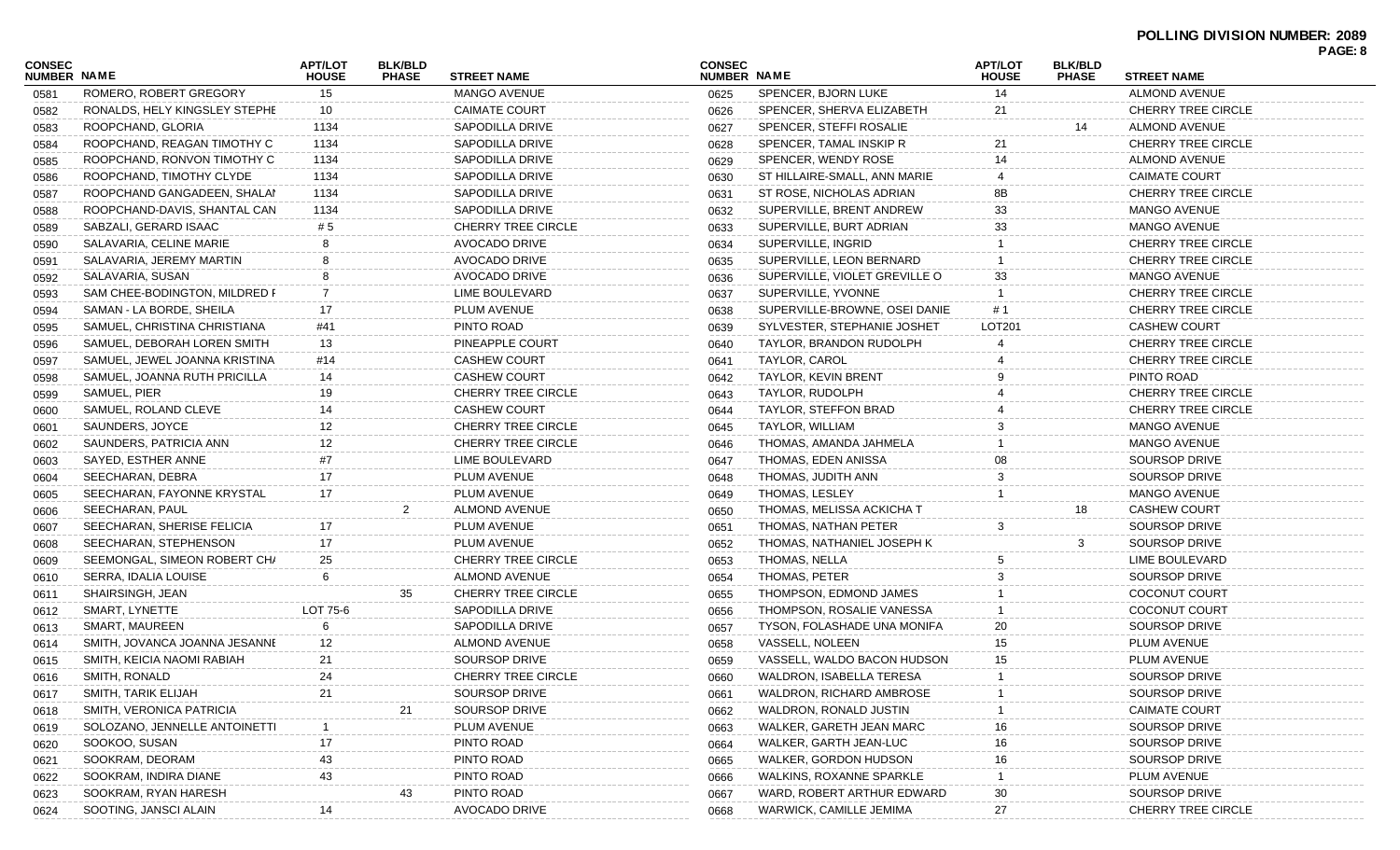| <b>CONSEC</b><br><b>NUMBER NAME</b> |                                | <b>APT/LOT</b><br><b>HOUSE</b> | <b>BLK/BLD</b><br><b>PHASE</b> | <b>STREET NAME</b>        |
|-------------------------------------|--------------------------------|--------------------------------|--------------------------------|---------------------------|
| 0669                                | WARWICK, CHANEL KELLY PAULA    | #27                            |                                | <b>CHERRY TREE CIRCLE</b> |
| 0670                                | WARWICK, GARTH ALFONSO         | 27                             |                                | <b>CHERRY TREE CIRCLE</b> |
| 0671                                | WARWICK, NICHOLAS GERALD JR    | 27                             |                                | <b>CHERRY TREE CIRCLE</b> |
| 0672                                | WEBB, JUDY                     | $\mathbf{1}$                   |                                | PLUM AVENUE               |
| 0673                                | WEEKES, MERLE                  | 39                             |                                | <b>CHERRY TREE CIRCLE</b> |
| 0674                                | WESTERN, CHRISTIAN PHILLIP     | 13                             |                                | <b>CASHEW COURT</b>       |
| 0675                                | WESTERN, MICHELE NICOLE ALICIA | 13                             |                                | <b>CASHEW COURT</b>       |
| 0676                                | WHISKEY, CLARENCE MOISE        | 16                             |                                | <b>ALMOND AVENUE</b>      |
| 0677                                | WHISKEY, KENYA NAIOMI          | #16                            |                                | <b>ALMOND AVENUE</b>      |
| 0678                                | WHISKEY, TAHIRA MARY KADIA     | #37                            |                                | MANGO AVENUE              |
| 0679                                | WHISKEY, TSARKI KADE           | 37                             |                                | <b>MANGO AVENUE</b>       |
| 0680                                | WHISKEY, ZAKIYA ARIHANN T      | 37                             |                                | <b>MANGO AVENUE</b>       |
| 0681                                | WHITEMAN, GEMMA                | 14                             |                                | <b>SAPODILLA DRIVE</b>    |
| 0682                                | WILLIAMS, ALEX LINUS CHRISTIAN | 2                              |                                | <b>SOURSOP DRIVE</b>      |
| 0683                                | WILLIAMS, ALONDA MARGARETE     | 2                              |                                | <b>SOURSOP DRIVE</b>      |
| 0684                                | WILLIAMS, ANILIA LEONA         | 2                              |                                | <b>SOURSOP DRIVE</b>      |
| 0685                                | <b>WILLIAMS, LEROY</b>         | 8                              |                                | <b>CASHEW COURT</b>       |
| 0686                                | <b>WILLIAMS, PAMELA</b>        | 8                              |                                | <b>CASHEW COURT</b>       |
| 0687                                | WILLIAMS, VERNICIA SHANICE M   | 14                             |                                | <b>SOURSOP DRIVE</b>      |
| 0688                                | WILLIAMS-RICHARDSON, JOAN      | 26                             |                                | <b>SOURSOP DRIVE</b>      |
| 0689                                | WILSON, RUDOLPH JOHN           | 2                              |                                | <b>CASHEW COURT</b>       |
| 0690                                | WINN, KERRY LATOYA             | 6                              |                                | PLUM AVENUE               |
| 0691                                | WOOD-SALOMON, AMANDA STEPH/    | 29                             |                                | <b>LIME BOULEVARD</b>     |
| 0692                                | WOOD-SALOMON, CAROLYN MAYAI    | 29                             |                                | LIME BOULEVARD            |
| 0693                                | WOOD-SALOMON, MICHAEL          | 29                             |                                | <b>LIME BOULEVARD</b>     |
| 0694                                | YEATES, KATHY-ANN ELIZABETH    | 25                             |                                | PINTO ROAD                |
| 0695                                | YEATES, MARJORIE               | 25                             |                                | PINTO ROAD                |
| 0696                                | YEATES-LOPEZ, GABRIELLA AYODE  | <b>LP25</b>                    |                                | PINTO ROAD                |
| 0697                                | YEUNG, CHUNG FAI               | #3                             |                                | <b>AVOCADO DRIVE</b>      |
| 0698                                | YEUNG, EDWIN BRYAN             | #3                             |                                | <b>AVOCADO DRIVE</b>      |
| 0699                                | YEUNG, ERIC PHILIP             | 3                              |                                | <b>AVOCADO DRIVE</b>      |
| 0700                                | YOUNG, CHRISTOPHER NICHOLAS    | #16                            |                                | PLUM AVENUE               |
|                                     |                                |                                |                                |                           |